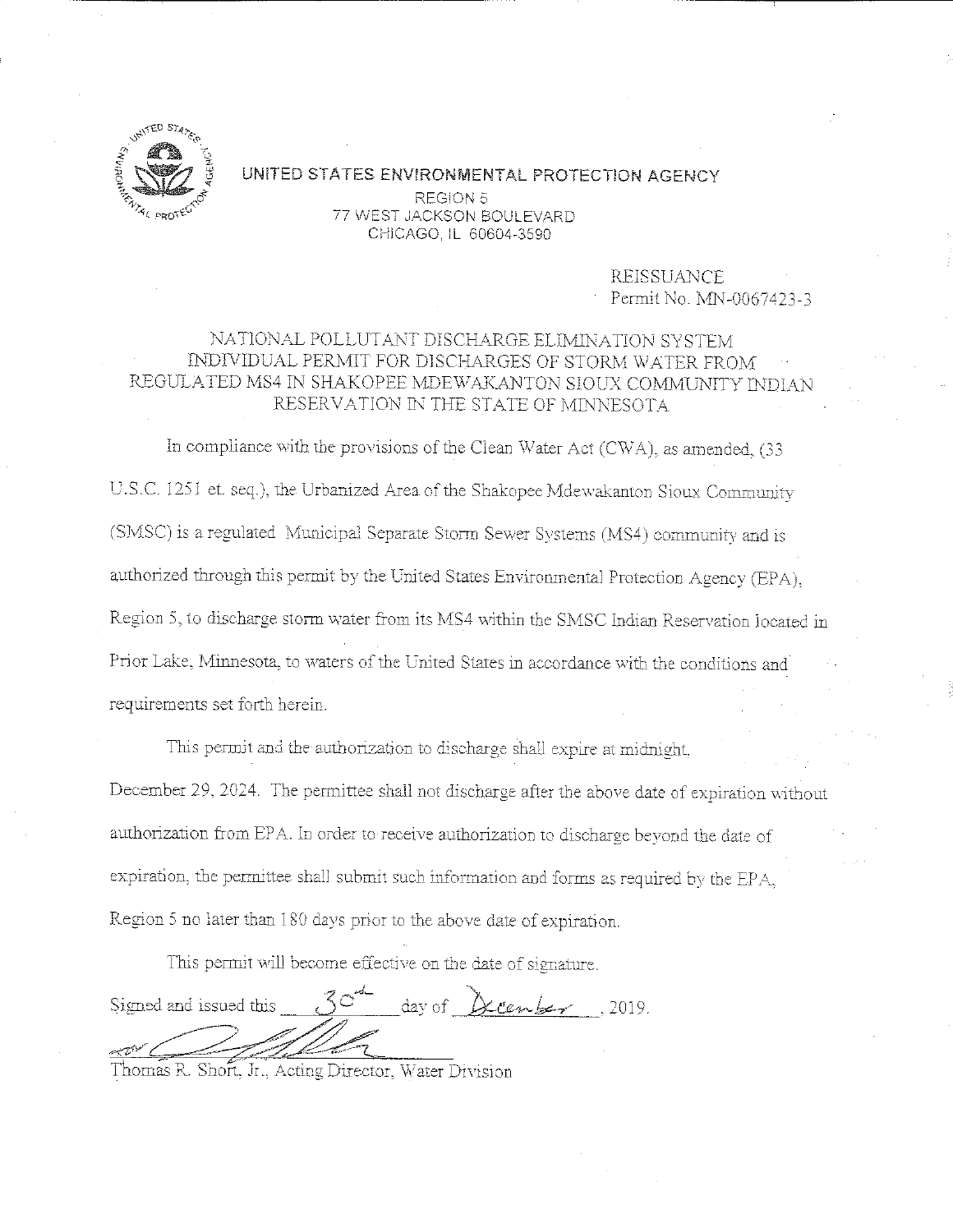Permit No: MN-0067423-3

| Table of Contents |                                                                                                                            |                                                                                                                                                                                                     | Page |
|-------------------|----------------------------------------------------------------------------------------------------------------------------|-----------------------------------------------------------------------------------------------------------------------------------------------------------------------------------------------------|------|
|                   | 1. Coverage Under this Permit<br>Permit Area<br>1.1<br>Authorization to Discharge<br>1.2<br>Limitations on Coverage<br>1.3 |                                                                                                                                                                                                     | 1    |
| 2.                | <b>Effluent Limitations</b>                                                                                                |                                                                                                                                                                                                     | 3    |
|                   | 3. Special Conditions<br>Comply with Water Quality Standards<br>3.1<br>3.2<br>Outstanding Resource Waters                  |                                                                                                                                                                                                     | 3    |
| 4.                | Storm Water Management Program                                                                                             |                                                                                                                                                                                                     |      |
|                   | 4.1<br>4.2<br>4.3<br>Sharing Responsibility<br>4.4                                                                         | Minimum Control Measures<br>Reviewing and Updating Storm Water Management Programs<br>Changes to Service Area, Ownership, or Operational Authority<br>Related to the Storm Water Management Program |      |
|                   | 5. Monitoring, Recordkeeping, and Reporting                                                                                |                                                                                                                                                                                                     | 8    |
|                   | Monitoring (including Visual Assessments)<br>5.1<br>5.2<br>Recordkeeping<br>5.3<br>Reporting                               |                                                                                                                                                                                                     |      |
| 6.                | Standard Permit Conditions                                                                                                 |                                                                                                                                                                                                     | 12   |
| 7.                | Definitions                                                                                                                |                                                                                                                                                                                                     | 19   |
|                   |                                                                                                                            |                                                                                                                                                                                                     |      |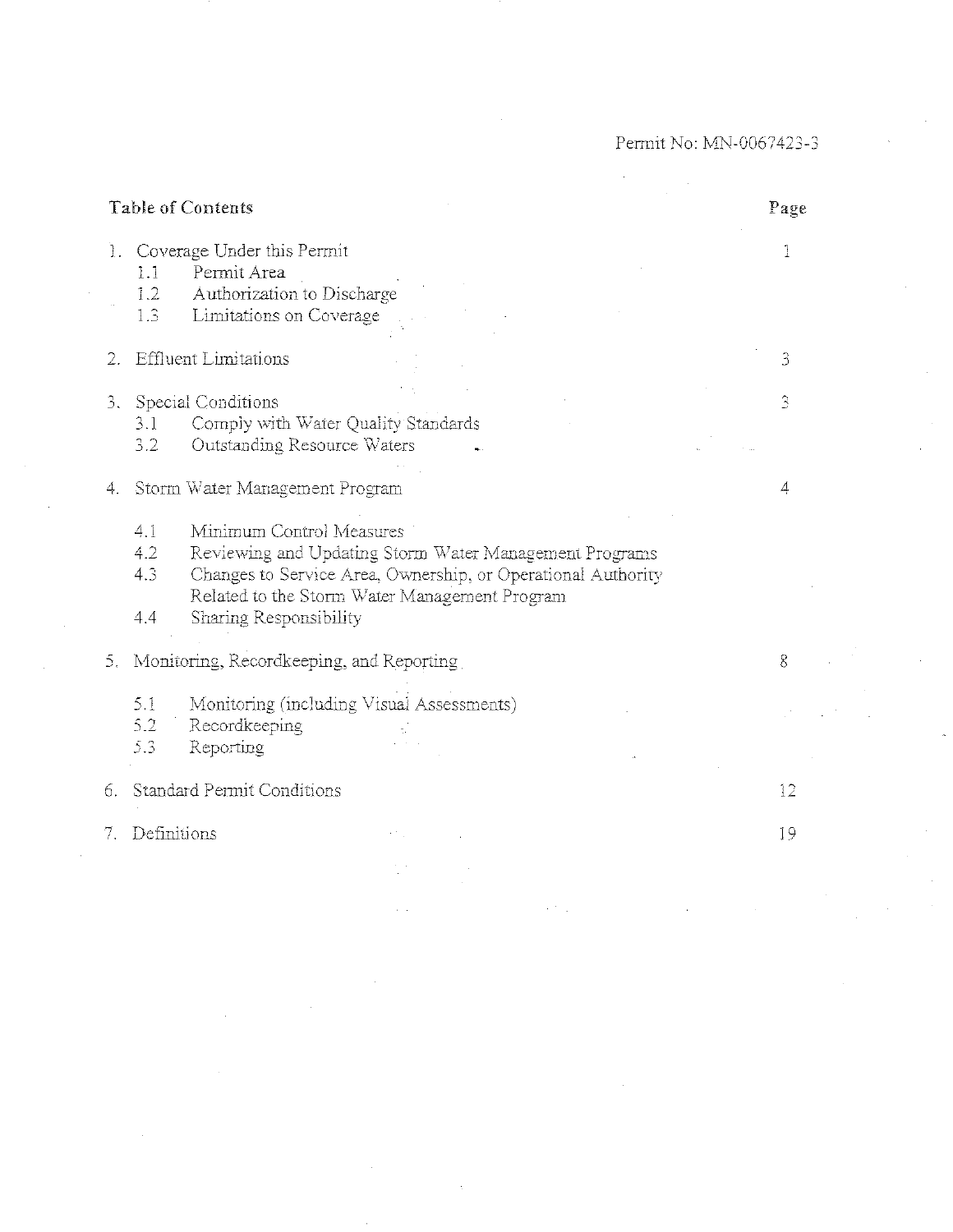National Pollutant Discharge Elimination System Individual Permit for Discharges of Storm Water from a Regulated MS4 in Shakopee Mdewakanton Sioux Community Indian Reservation in the State of Minnesota

### $\bar{1}$ . Coverage under this Permit

#### $\mathbb{L}$ Permit Area

This permit covers the Municipal Separate Storm Sewer System (MS4) of the Shakopee Mdewakanton Sioux Community (or also permittee) of Minnesota (Prior Lake), as identified in Appendix 1 to Preamble, "Federally-Recognized American Indian Areas Located Fully or Partially in Bureau of the Census Urbanized Areas," 64 Fed. Reg. 68722, 68803 (December 8, 1999).

The SMSC's MS4 discharges to several storm water ponds. The SMSC's MS4 is also physically connected to the City of Shakopee and the Prior Lake MS4s. Please refer to Section 4.2 of the Storm Water pollution Prevention Plan for a map of the MS4 outfalls and connections.

### $1.2$ Authorization to Discharge

- $1.2.1$ This permit authorizes discharges of storm water from the permittee's MS4 identified above, as defined in 40 CFR  $$122.26(b)(16)$ . The permittee is authorized to discharge under the terms and conditions of this permit.
- The following are types of authorized discharges:  $1.2.2$
- 1.2.2.1 Storm water discharges. This permit authorizes storm water discharges to waters of the United States from the permittee's MS4, except as excluded in Section 1.3.
- 1.2.2.2 Non-storm water discharges. The permittee is authorized to discharge the following nonstorm water sources provided that these sources were not determined to be substantial contributors of pollutants to the MS4 by EPA:
	- Water line flushing
	- Landscape irrigation
	- Diverted stream flows
	- Rising ground waters
	- Uncontaminated ground water infiltration (Infiltration is defined as water other than wastewater that enters a sewer system, including sewer service connections and foundation drains, from the ground through such means as defective pipes, pipe joints, connections, or manholes. Infiltration does not include, and is distinguished from, inflow.)
	- « Uncontaminated pumped groundwater
	- Discharges from potable water sources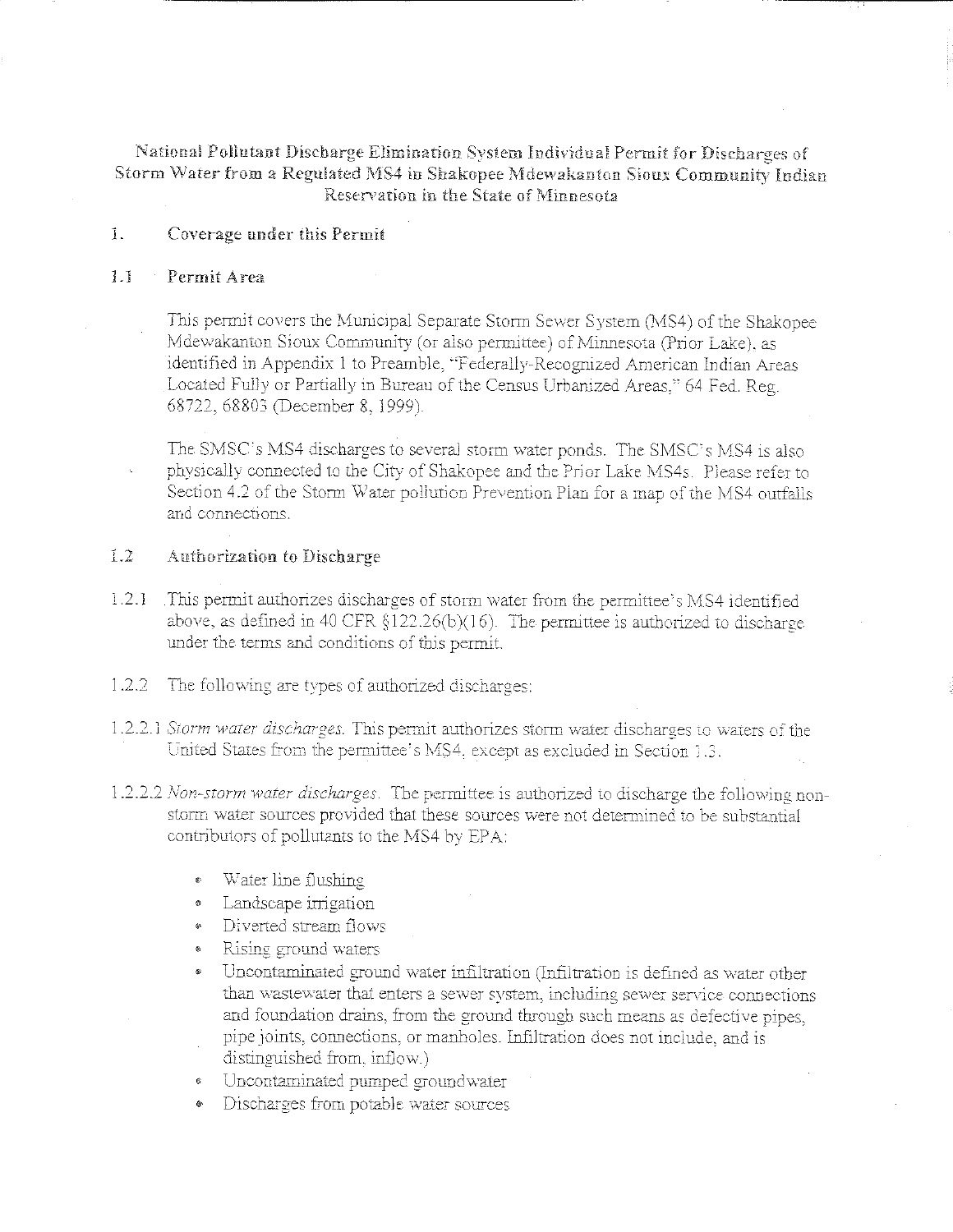- Foundation drains
- Uncontaminated condensate from air conditioners, coolers, and other compressors and from the outside storage of refrigerated gases and liquids
- Irrigation water
- Springs в.
- Water from crawl space pumps
- Footing drains
- Lawn watering
- Individual residential car washing
- Flows from riparian habitats and wetlands
- Dechlorinated swimming pool discharges  $\bullet$
- Street wash water
- Discharges or flows from firefighting activities
- 1.2.3 Where the operator changes, or where a new operator is added after submittal of the permit application, a letter must be submitted to EPA. The letter must include a statement that no other change in the permit is necessary and a copy of a written agreement between the current and new permittee(s) containing a specific date for transfer of permit responsibility, coverage, and liability. The letter must be sent to the address below:

EPA, Region 5 Permits Branch (WP-15J) Storm Water Program 77 West Jackson Boulevard Chicago, Illinois 60604

### $13$ Limitations on Coverage

This permit does not authorize:

- Discharges that are mixed with sources of non-storm water unless such non-storm water  $1.3.1$ discharges are:
	- In compliance with a separate NPDES permit, or
	- Are authorized pursuant to Section 1.2.2 of this permit.
- 1.3.2 Storm water discharges associated with industrial activity as defined in 40 CFR  $$122.26(b)(14)(i)-(ix)$  and (xi).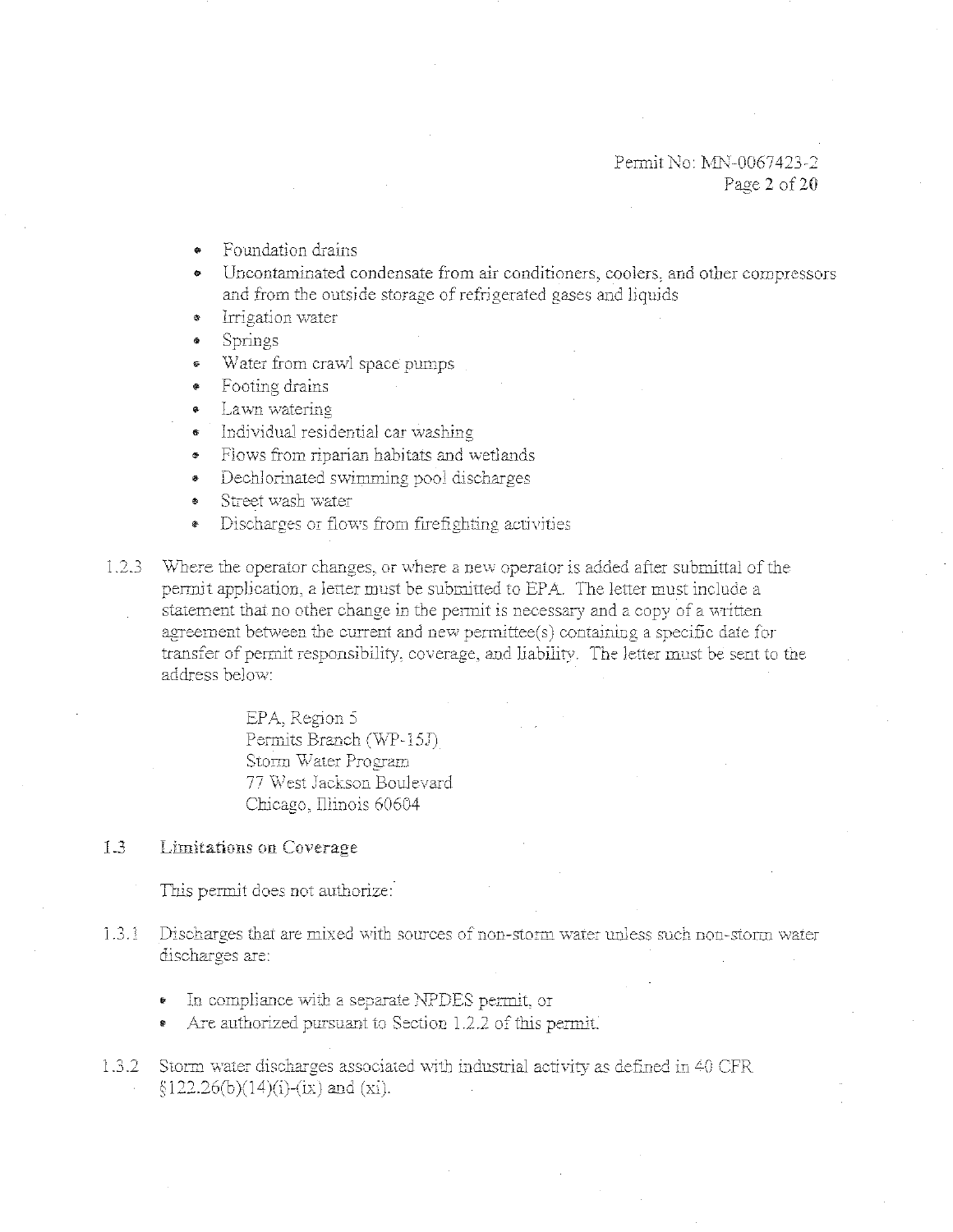Permit No: MN-0067423-2 Page 3 of 20

- 1.3.3 Storm water discharges associated with construction activity as defined in 40 CFR  $$122.26(b)(14)(x)$  or 40 CFR  $$122.26(b)(15)$ .
- L3.4 Storm water discharges currently covered under another permit.

### 2. Effluent Limitations

- $2.1$ The permittee shall reduce the discharge of pollutants to the maximum extent practicable in compliance with the management practices, control techniques, systems, design and engineering methods, and other provisions required under this permit.
- $2.2^{\circ}$ Except for discharges authorized in Section 1.2.2 of this permit, the permittee shall effectively prohibit non-storm water discharges into the MS4.
- $2.3^{\circ}$ The permittee shall not discharge the following substances from the MS4:
	- A. Solids that settle from putrescence or otherwise objectionable sludge deposits.
	- B. Oil, grease, or other floating material that form noticeable accumulations of debris. scum, foam, or sheen.
	- C. Color or odor that is unnatural and to such a degree as to create a nuisance.
	- D. Toxic substances in amounts harmful to aquatic life, wildlife, or humans.
	- E. Nutrients conducive to excessive growth of aquatic plants and algae to the extent that such growth is detrimental to desirable forms of aquatic life, creates conditions that are unsightly, or is a nuisance.
	- F. Any other substances that impair, or threaten to impair, beneficial uses of the receiving waters.

## 3. Special Conditions

# 3.1 Comply with Water Quality Standards

- $3.1.1$ The permittee must comply with applicable federal and tribal water quality standards and discharges may not cause or contribute to violations of State water quality standards. downstream of the MS4 discharges.
- 3.1.2 This permit does not authorize storm water discharges, allowable non-storm water discharges, or discharge-related activities that would cause, have the reasonable potential to cause, or contribute to in-stream exceedance of water quality standards. The storm water pollution prevention plan (SWPPP) must include appropriate control measures to ensure that this will not occur.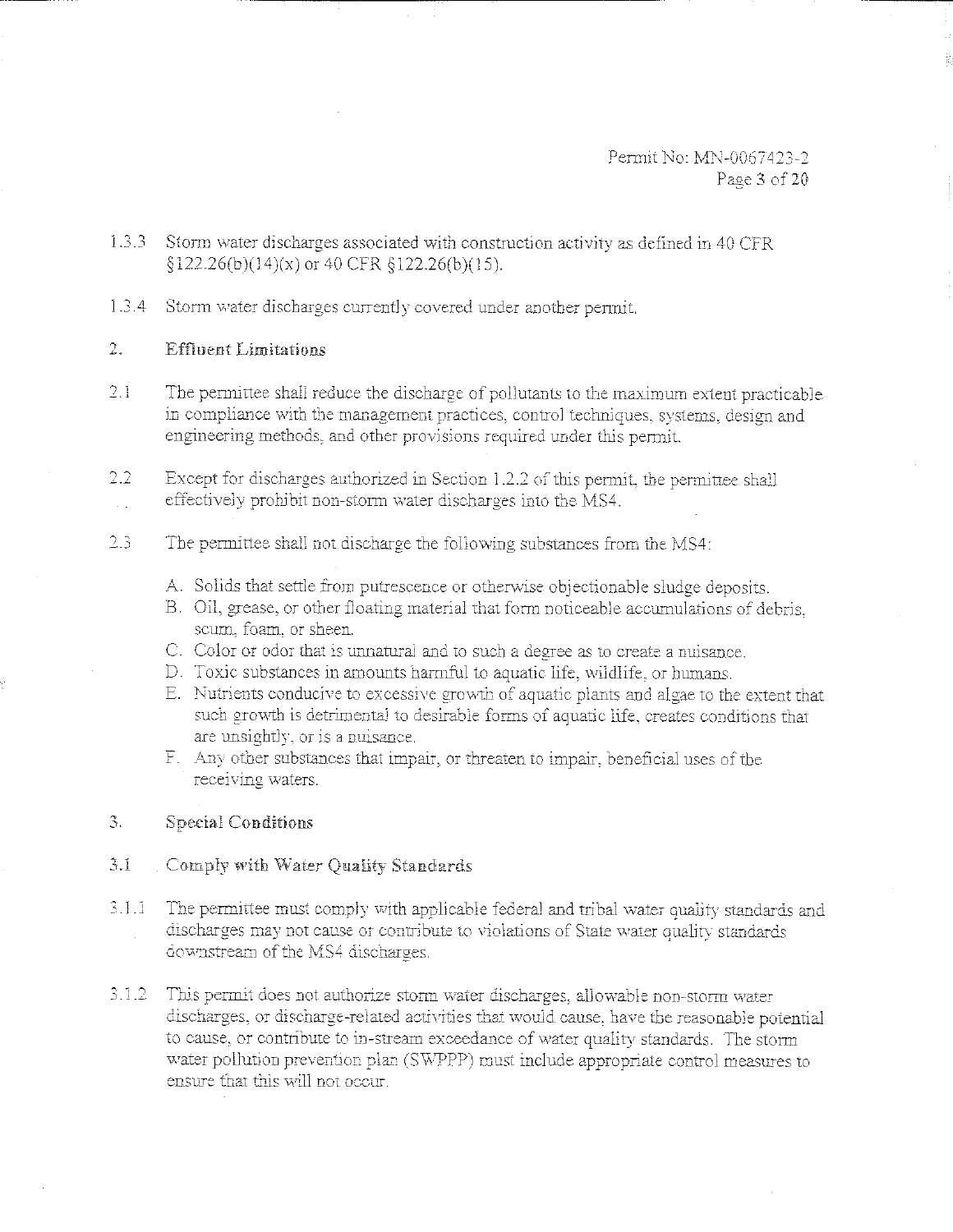### $3.2$ **Outstanding Resource Waters**

- $3.2.1$ The permittee shall determine whether any part of its MS4 discharges to a waterbody designated as an outstanding resource value water (ORVW) or to waters which flow into an ORVW. State-classified ORVWs are described and identified in Minn. R. 7050.0460 and 7050.0470.
- $3.2.2$ The permittee may not establish a new or increased MS4 discharge of pollutants into or upstream of an ORVW unless the SWPPP required under this permit is designed and implemented with the objective of ensuring that any new or increased MS4 discharge of pollutants will not exceed background levels of substances in the ORVW.

#### 4. Storm Water Management Program

The permittee's Storm Water Management Program encompasses systems and activities implemented to minimize the discharge of pollutants from the MS4 and to comply with the terms of this permit. As a key element of the Storm Water Management Program, the permittee must implement and enforce its SWPPP, and update and/or improve the SWPPP as necessary, to minimize the discharge of pollutants from the permittee's MS4 to the MEP, to protect water quality, and to satisfy the applicable water quality requirements of the Clean Water Act.

### $4.1$ Minimum Control Measures

- $4.1.1$ The permittee must implement Section 5 - "Storm Water Pollution Prevention Program Minimum Control Measures" - of the permittee's MS4 SWPPP, dated November 1, 2019, which the permittee submitted as a component of the NPDES permit application. The six minimum control measures must be implemented in conformance with the timelines identified in the SWPPP for the storm water program:
	- A. Public Education and Outreach on Storm Water Impacts

Objective: To reduce pollutant loading to waterbodies to the MEP by providing educational materials, outreach, and communications to Tribal members. Tribal leaders. Tribal enterprise employees, and other stakeholders.

## B. Public Involvement/Participation

Objective: To have Tribal members and other stakeholders actively involved in planning and implementation of the Storm Water Management Program.

## C. Illicit Discharge Detection and Elimination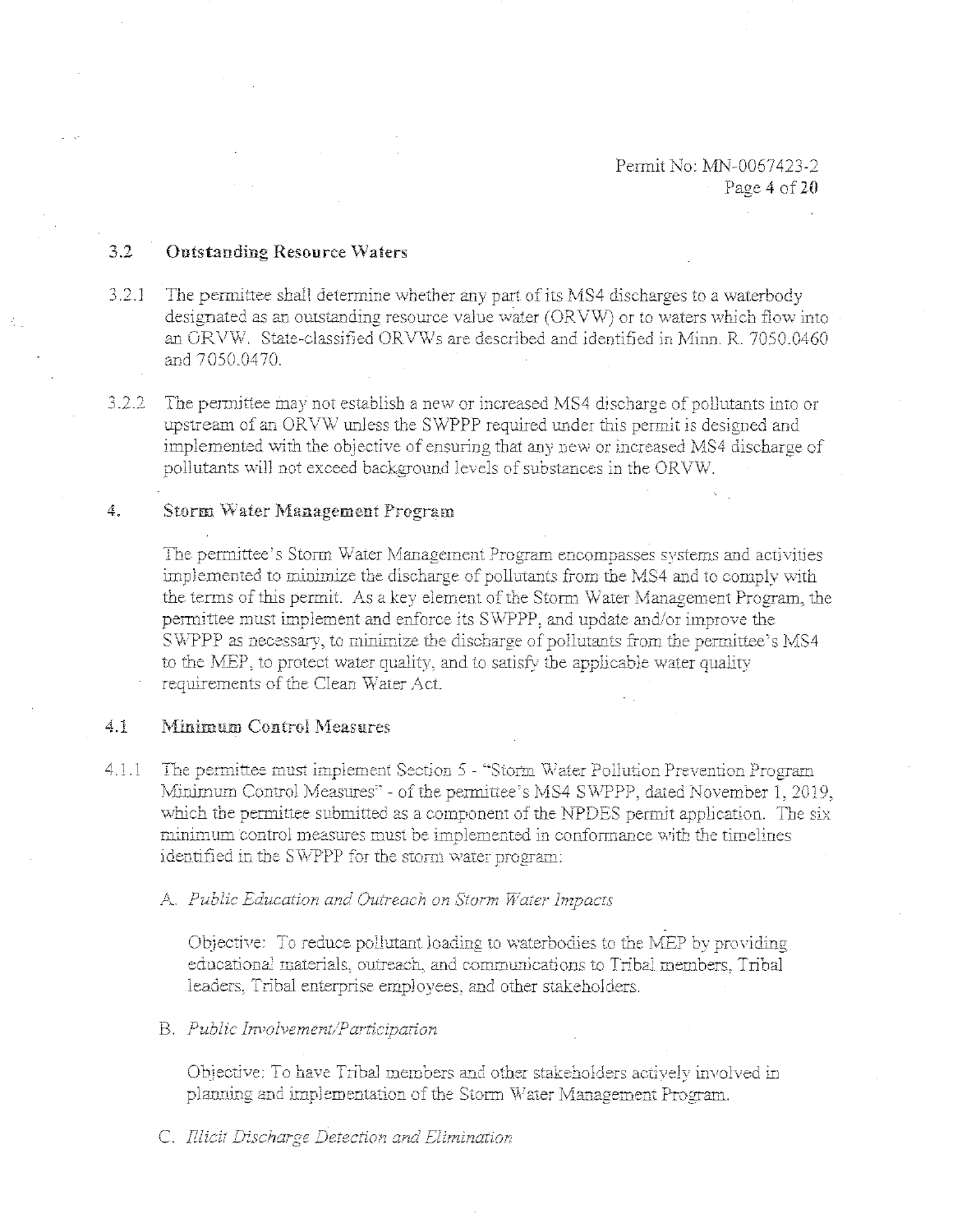Permit No: MN-0067423-2 Page 5 of 20

Objective: To develop, implement, and enforce an effective program to identify and address illicit discharges to the MS4.

## D. Construction Site Storm Water Runoff Control

Objective: To develop, implement, and enforce a program to reduce pollutants in storm water runoff to the permittee's MS4 from construction activities that result in a land disturbance of greater than or equal to one acre (or less than one acre, but is part of a common plan of development or sale that will disturb one or more acres).

### E. Post-Construction Storm Water Management

Objective: To control, following the completion of construction projects, the loadings of pollutants in storm water runoff from areas of new development and redevelopment, and the volume and energy of storm water discharges. Excessive storm water discharge volumes can erode downstream riparian and lakeshore areas. contribute sediment loadings, and impair waterbodies. Post-construction storm water control measures are required for sites where construction occurs and there is a land disturbance of greater than or equal to one acre (or less than one acre, but is part of a common plan of development or sale that will disturb one or more acres). The criteria in Section 4.1.2 of this permit must be met as part of the permittee's postconstruction storm water management control measures.

## F. Pollution Prevention/Good Housekeeping for Tribal Operations

Objective: To develop and implement an operation and maintenance program with the goal of preventing or reducing pollutant runoff from Tribal properties, enterprises, and operations to the MEP.

- $4.1.2$ To manage/minimize the volume of storm water discharges from new development and redevelopment sites, the permittee shall implement the following as part of its Post-Construction Storm Water Management minimum control measure.
- 4.1.2.1 Site designs must provide for management measures that infiltrate, evapotranspirate, reuse, or otherwise retain, at a minimum, the first one inch of rainfall runoff from new impervious surfaces from a 24-hour storm. The first one inch of rainfall runoff from new impervious surfaces must be retained/managed on-site with no discharge to surface waters.
- 4.1.2.2 Before infiltrating runoff, pretreatment shall be required for parking lot runoff and for runoff from new road construction in commercial, industrial, and institutional areas that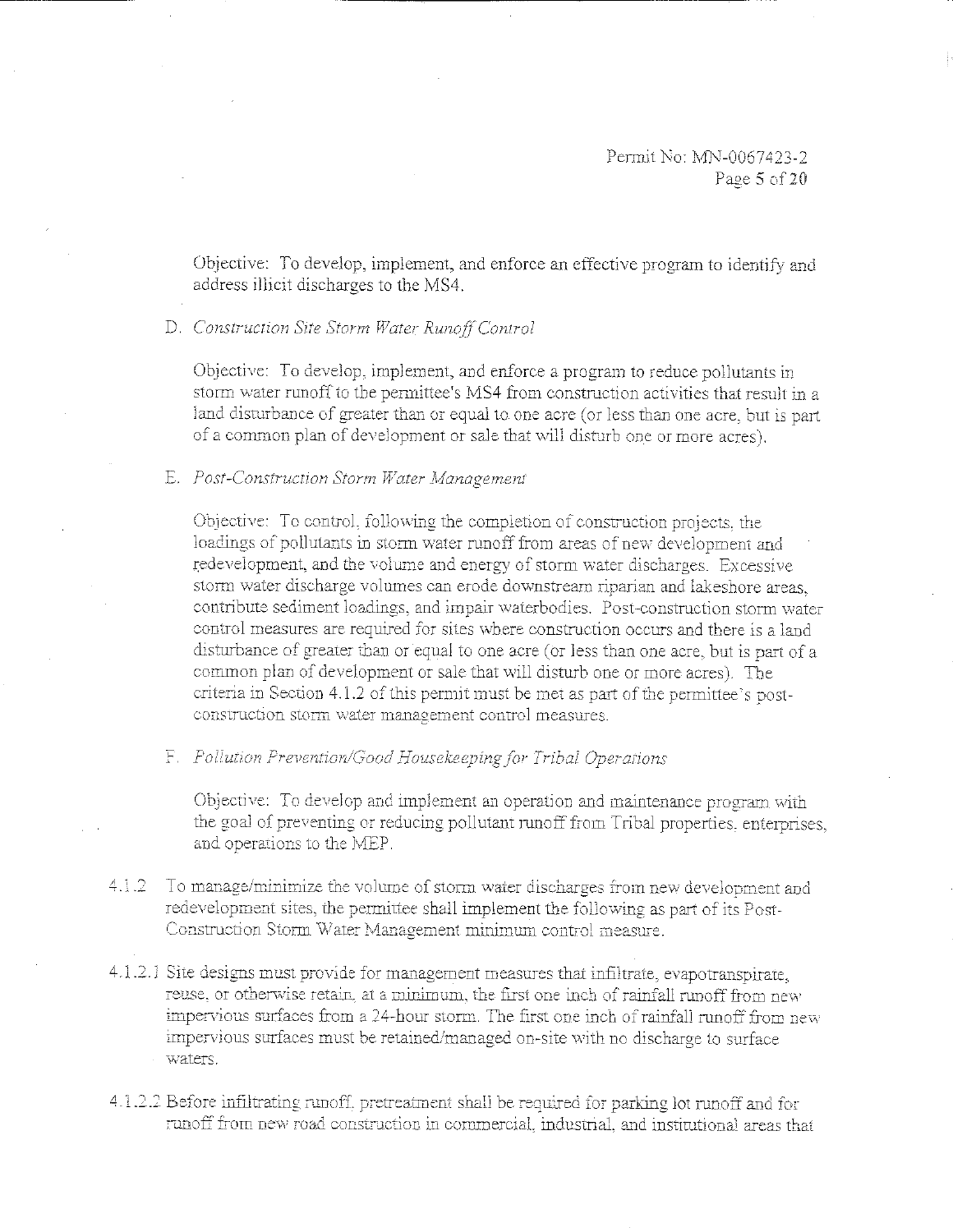will enter an infiltration system. The pretreatment shall be designed to protect the infiltration system from clogging prior to scheduled maintenance and to protect groundwater. Pretreatment options may include, but are not limited to, oil/grease separation, sedimentation, biofiltration, filtration, swales, or filter strips.

## 4.1.2.3 Infiltration BMPs must be drawn down within 48 hours.

- 4.1.2.4 Exemption: Areas where the infiltration rate of the soil is less than 0.44 inches/hour measured at the bottom of the infiltration system are not required to meet the infiltration performance standards enumerated in sub-section 4.1.2.1 above.
- 4.1.2.5 Exclusions. The runoff from the following post-construction areas is excluded from meeting the infiltration requirements enumerated above, and stormwater shall not be infiltrated without specific approval from EPA:
	- A. Storage, loading, or industrial processing areas at a facility in a SIC/NAICS code regulated under the NPDES stormwater program for industrial discharges.
	- B. Fueling and vehicle maintenance areas.
	- C. Areas within 1,000 feet up gradient or within 100 feet down gradient of karst features.
	- D. Areas with less than 3 feet separation distance from the bottom of the infiltration system to the elevation of seasonal high groundwater or the top of bedrock.
	- E. Areas with runoff from industrial, commercial, and institutional parking lots and roads and residential arterial roads with less than 5 feet separation distance from the bottom of the infiltration system to the elevation of seasonal high groundwater or the top of bedrock.
	- F. Areas within 400 feet of a community water system well or within 100 feet of a private water supply well.
	- G. Areas where the soil through which stormwater would infiltrate is contaminated. through natural processes or past activities on or near the site.
	- H. Any area where the soil does not exhibit one of the following characteristics between the bottom of the infiltration system and the seasonal high groundwater and top of bedrock: at least a 3-foot soil layer with 20% fines or greater, or at least a 5-foot soil laver with 10% fines or greater.
- 4.1.2.6 Where alternative uses of runoff are employed, such as for toilet flushing, laundry or irrigation, such alternate use shall be given equal credit toward the infiltration volume required by this paragraph. Such alternate measures must be fully documented in the post-construction stormwater management plan for the site.
- 4.1.2.7 Systems/practices to infiltrate stormwater shall minimize the level of pollutants infiltrating to groundwater.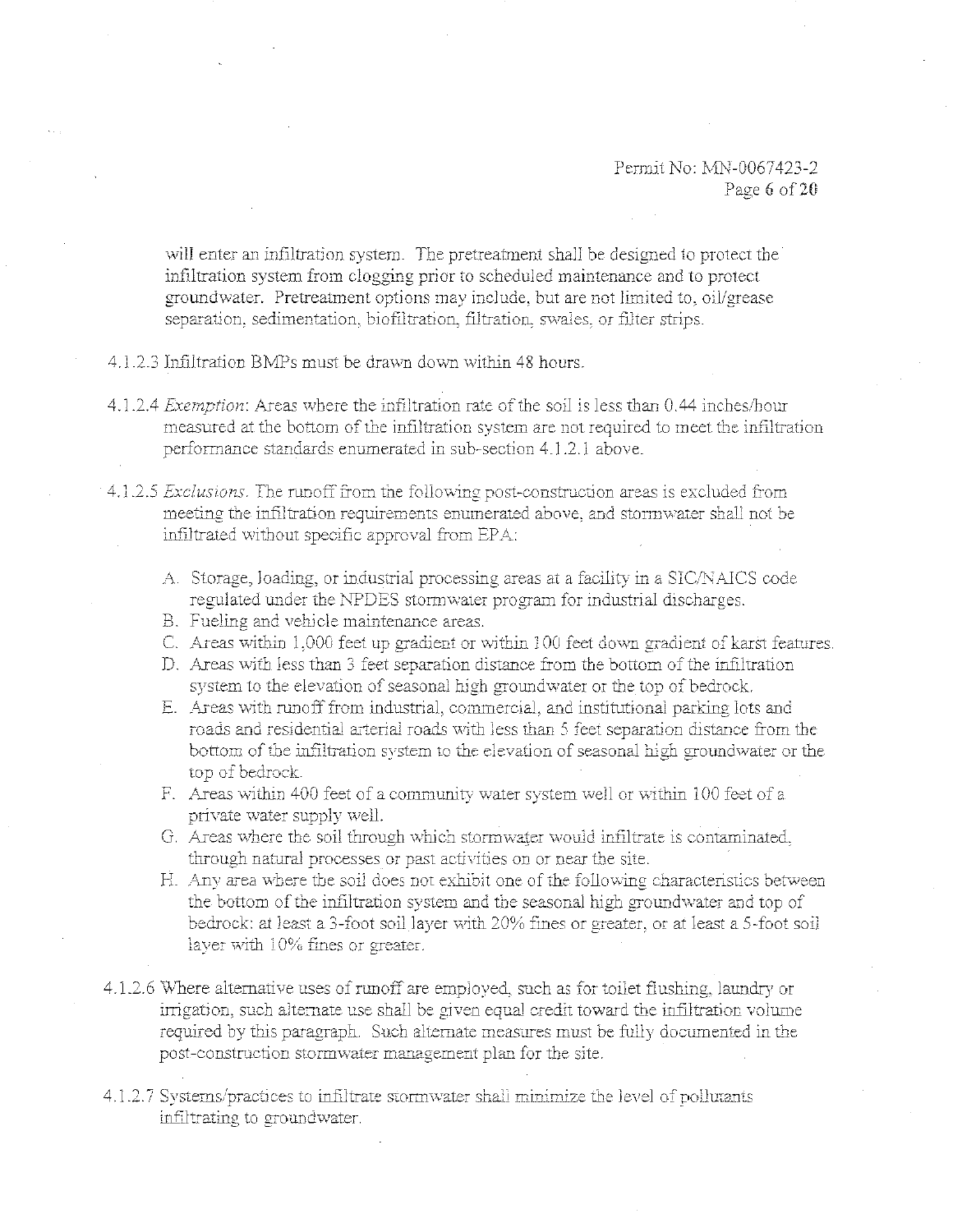- 4.1.2.8 The permittee must ensure adequate long-term operation and maintenance of postconstruction BMPs.
- $4.1.3$ Failure to implement the SWPPP constitutes a violation of this permit.

### $4.2$ Reviewing and Updating the Storm Water Management Program

- $4.2.1$ Storm Water Management Program Review: The permittee must evaluate compliance with terms and conditions of the permit, including the effectiveness of the components of its storm water management program, and the status of achieving the measurable requirements of the permit. The permittee must complete an annual review of the SWPPP, in conjunction with preparation of the annual report required under Section 5.3 of this permit.
- 4.2.2 SWPPP Updates: The permittee may change the SWPPP during the life of the permit in accordance with the following procedures:
	- A. Changes to Section 5 Storm Water Pollution Prevention Program Minimum Control Measures, which are enforceable terms of the permit, must follow the NPDES permitting modification procedures in 40 CFR § 122.62 and 122.63.
	- B. Changes to other sections of the SWPPP must be included in the annual report according to Part 5.3 of the permit.
- Changes to Service Area, Ownership, or Operational Authority related to the Storm  $4.3.$ Water Management Program
- The permittee must implement the Storm Water Management Program on all new areas  $4.3.1$ added to the existing MS4 as described in Section 1.1 (or for which the permittee becomes responsible for implementation of storm water quality controls) as expeditiously as practicable, but not later than one year from the addition of the new areas. Implementation may be accomplished in a phased manner to allow additional time for controls that cannot be implemented immediately.
- 4.3.2 Within 90 days of a change or transfer of ownership, operational authority, or responsibility for storm water management program implementation, the permittee must have a plan for implementing the Storm Water Management Program on all affected areas. The plan must include schedules for implementation. Information on all new annexed areas and any resulting updates required to the Storm Water Management Program must be included in the annual report.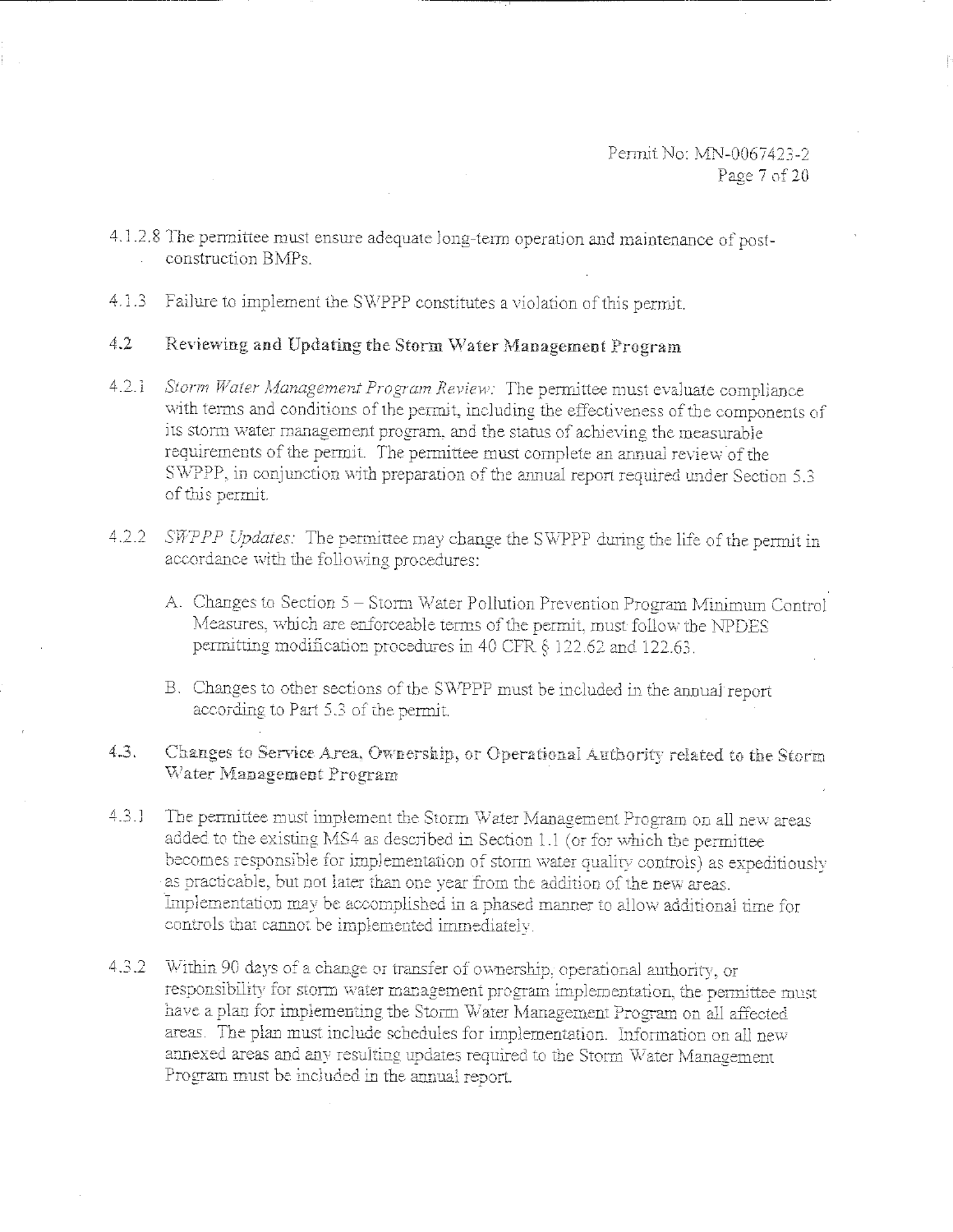Permit No: MN-0067423-2 Page 8 of 20

4.3.4 Only those portions of the Storm Water Management Program specifically required as a condition in this permit shall be subject to the modification requirements of 40 CFR  $§124.5.$  Addition of components, controls, or requirements by the permittee(s) and replacement of an ineffective or infeasible BMP implementing a required component of the SWPPP with an alternate BMP expected to achieve the goals of the original BMP shall be considered minor changes to the Storm Water Management Program and not modifications to the permit.

### 4.4 Sharing Responsibility

Implementation of one or more of the minimum measures may be shared with another entity, or the entity may fully take over the measure. The permittee may rely on another entity only if:

- 4.4.1 The other entity, in fact, implements the control measure;
- 4.4.2 The particular control measure, or component of that measure, is at least as stringent as the corresponding permit requirement.
- 4.4.3 The other entity agrees to implement the control measure on your behalf. Written acceptance of this obligation is required. This obligation must be maintained as part of the description of the storm water management program. If the other entity agrees to report on the minimum measure, SMSC must supply the other entity with the applicable reporting requirements contained in this permit. If the other entity fails to implement the control measure, then SMSC remains liable for any discharges due to that failure to implement.

## 5. Monitoring, Reeordkeeping, and Reporting

## 5.1 Monitoring

The permittee must plan and conduct monitoring as necessary to evaluate program effectiveness. the appropriateness of identified BMPs and progress toward achieving identified measurable goals..

5.1.1 Discharge Monitoring

Monitoring of MS4 discharges must be conducted to evaluate compliance with the effluent limitations in Section 2.3.1, sub-sections A, B, C, and E. At a minimum, monitoring must include visual observations/assessments of discharges during or soon after precipitation events as specified in Section 5.1.3. For example, fish kills may be a sign of toxicity in storm water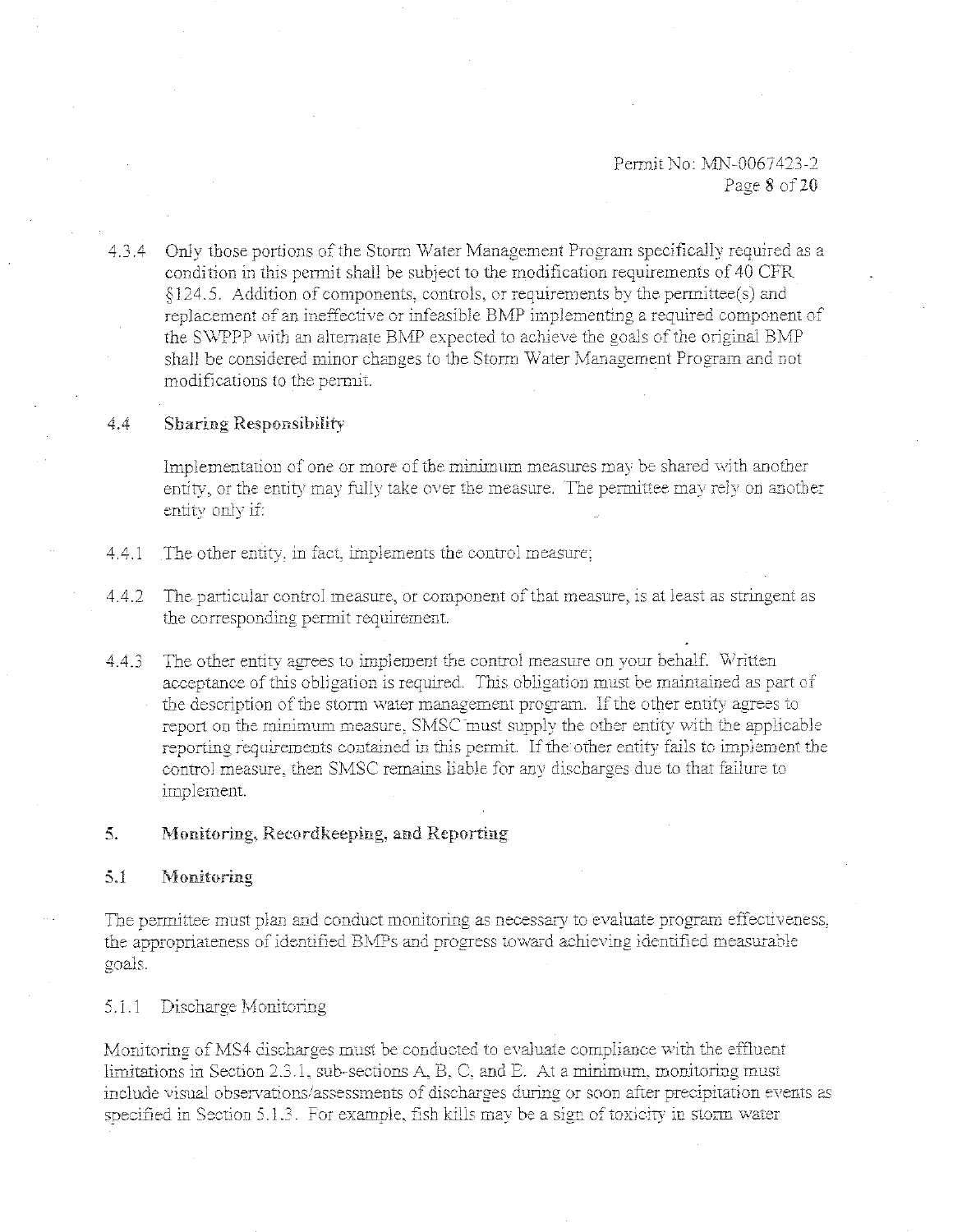discharges; algal blooms may be an indication of effects of nutrient contribution, foam or oil sheen may be a due to an lllicit connection.

5.1.2 Storm Water Discharge Visual Observations

The permitiee must conduct a visual observation and assessment of discharges from a Tribal MS4 outfall location at least six times each calendar year. For the purposes of this section of the perrnit. "outfall locations" are places where the Tribal MS4 releases stonn water to a non-Tribal MS4 or to local surface waters (streams, rivers, lakes, wetlands). The outfalls to be visually assessed shall be rotated, such that all outfall locations are assessed at least once during the permit term. A visual observation/assessment must be conducted within  $\frac{1}{2}$  day after the start of a measurable storm event. For the purposes of this section of the permit, a "measurable storm event" is any rain event that results in a discharge from the MS4.

5.1.2.1 Storm water Discharge Observation/Assessment Procedures

- $5.1.2.1.1$  The permittee must examine the storm water discharge, if still occurring, and the receiving water. The permittee shall examine the discharge and receiving waters and check the following water quality characteristics:
	- Color:
	- Odor;
	- Clarity:
	- Floating solids:
	- Settled solids:
	- Suspended solids;
	- Foam:
	- Oil sheen: and
	- Other obvious indicators of storm water pollution.

 $5.1.2.1.2$  The permittee shall also examine the outfall, the spillway, rip rap or other flow/energy dissipating systems (if present), and/or any land area over which the discharge flows before entering the water. The permittee checks these features for:

- Non-natural discoloration:
- Odor:
- Trash
- Settled solids:
- Foam:
- Oil sheen: and
- Other obvious indicators of storm water pollution.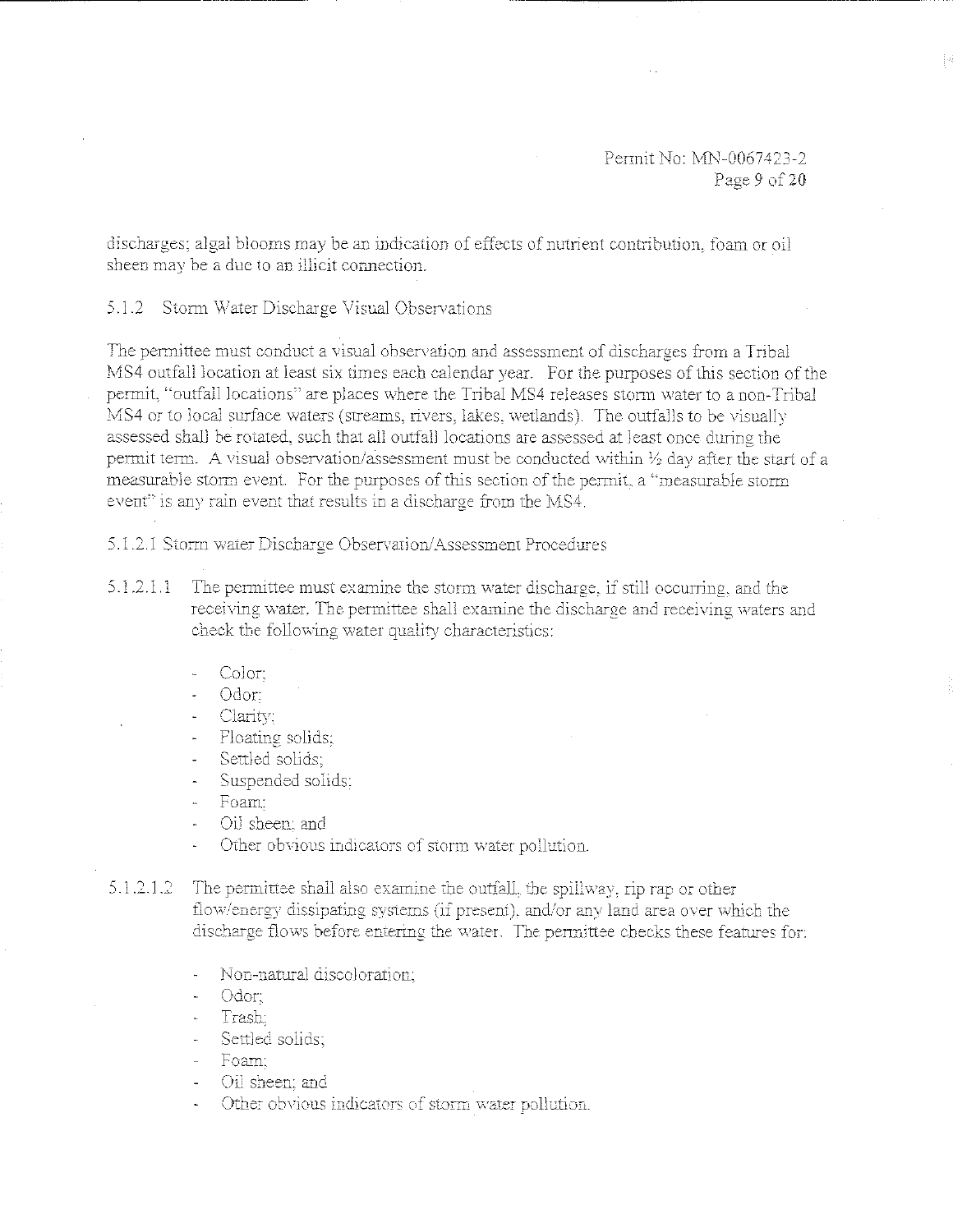5.1.2.1.3 The permittee must document the results of storm water discharge observations/assessments and maintain this documentation with the SWPPP. The permittee is not required to submit observation/assessment findings to EPA, unless specifically requested to do so. At a minimum, discharge observation/assessment documentation must include:

Observation/assessment dates, times, and locations;

- Precipitation information regarding the storm on that date(s):
- Results of observations of the storm water discharge, including any indicators of storm water pollution:
- Probable sources of any observed storm water contamination; and
- Personnel performing the visual assessment and their signatures.

5.1.2.1.4 Follow-up actions shall be implemented to investigate and address the sources of pollutants where a visual observation/assessment indicates the presence of pollutants in the storm water (e.g., foam, oil sheen). Follow-up investigations and corrective actions shall be integrated with storm water management program control measures undertaken pursuant to Section 4 of this permit. Documentation of follow-up actions shall be maintained with the SWPPP.

5.1.3 The permittee may also conduct sampling and analysis of samples to characterize storm water discharge quality. When the permittee conducts sampling, the following are required.

- A. Representative monitoring. Samples and measurements taken for the purpose of monitoring shall be representative of the monitored activity.
- B. Test Procedures. Monitoring results must be conducted according to test procedures approved under 40 CFR § 136.
- 5.1.4 Records of sampling results shall be maintained with the SWPPP. Records of monitoring activities and results shall include:
	- A. The date, exact place, and time of sampling or measurements;
	- B. The names(s) of the individual(s) who performed the sampling or measurements;
	- C. The date(s) analyses were performed;
	- D. The names of the individuals who performed the analyses;
	- E. The analytical techniques or methods used; and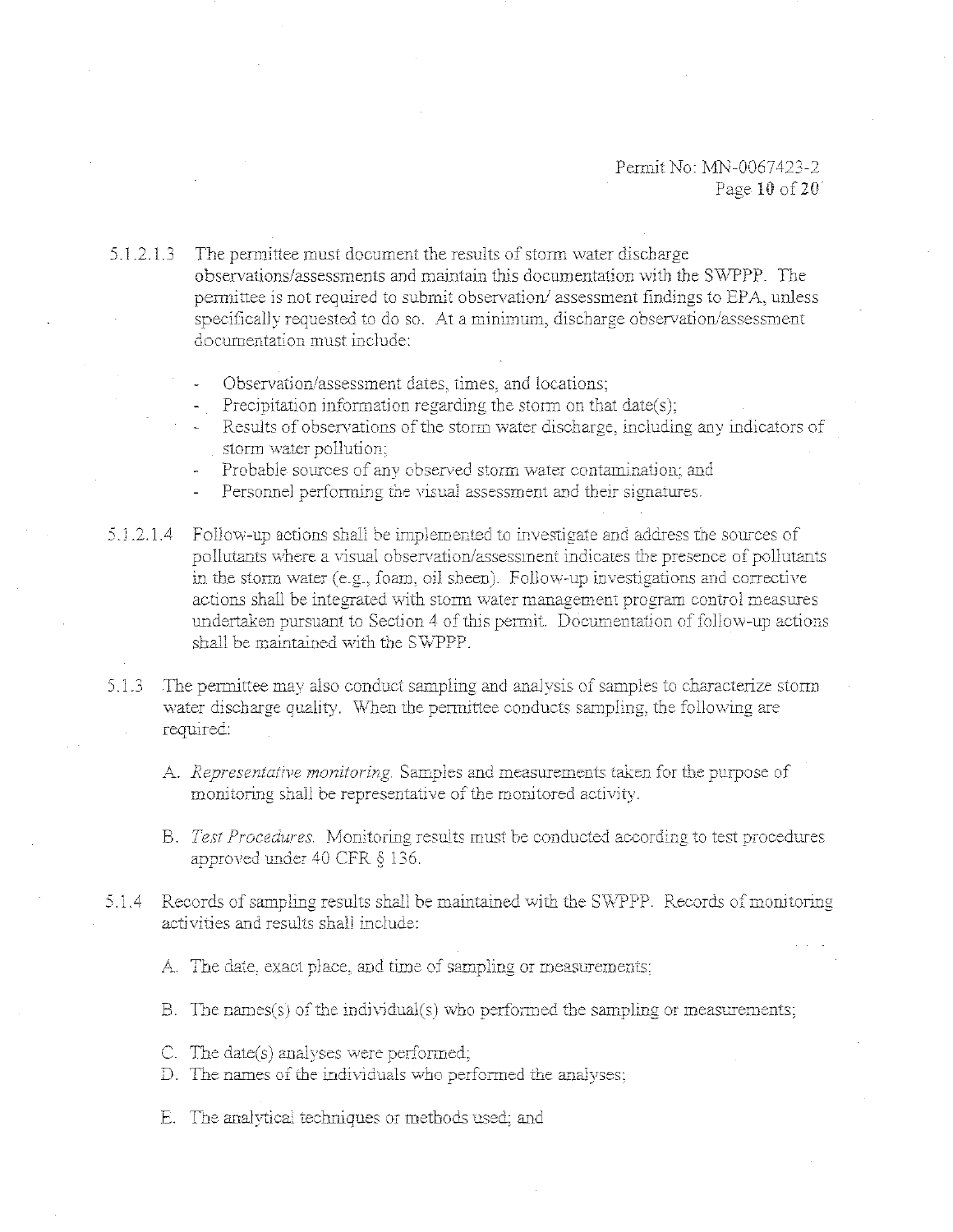Permit No: MN-0067423-2 Page 11 of 20

F. The results of such analyses.

# 5.2 Recordkeeping

- 5.2.1 The permittee must retain records of all monitoring information, including: all calibration and maintenance records and all original strip chart recordings for continuous monitoring instrumentation, copies of all reports required bv this permit, copies of Discharge Monitoring Reports (DMRs), a copy of the NPDES permit and the SWPPP, and records of all data used to complete the application for this permit, for a period of at least three years from the date of the sample, measurement, report or application, or for the term of this permit, whichever is longer. This period may be extended by request by EPA at any time.
- 5.2.2 The permittee must submit records to EPA. Region 5 office, at the address indicated in Section 1.2.2.3, when specifically asked to do so. The permittee must retain a copy of the SWPPP at a location accessible to EPA, Region 5 or local officials. The permittee must make its records and the SWPPP available to the public if requested to do so in writing. Confidential business information (CBI) may be withheld from the public but may not be withheld from those staff cleared for CBI review within EPA.

## 5.3 Reporting

The permittee must submit annual reports to EPA, Region 5 office, at the address indicated in Section 1.2.2.3 by March 10, during each year of the permit term. The first report is due March 10, 2021, covering the activities of the permittee during calendar year 2020. The report must include:

- A. The status of compliance with the permit terms and conditions:
- B. Results of information collected and analyzed, including monitoring data collected during the reporting period:
- C. A summary of the storm water activities the permittee proposes to undertake to comply with the permit during the next reporting cycle;
- D. Any changes made to the permittee's storm water management program; and
- E. Notice that the permittee is relying on another government entity to satisfy some of the permittee's permit obligations (if applicable).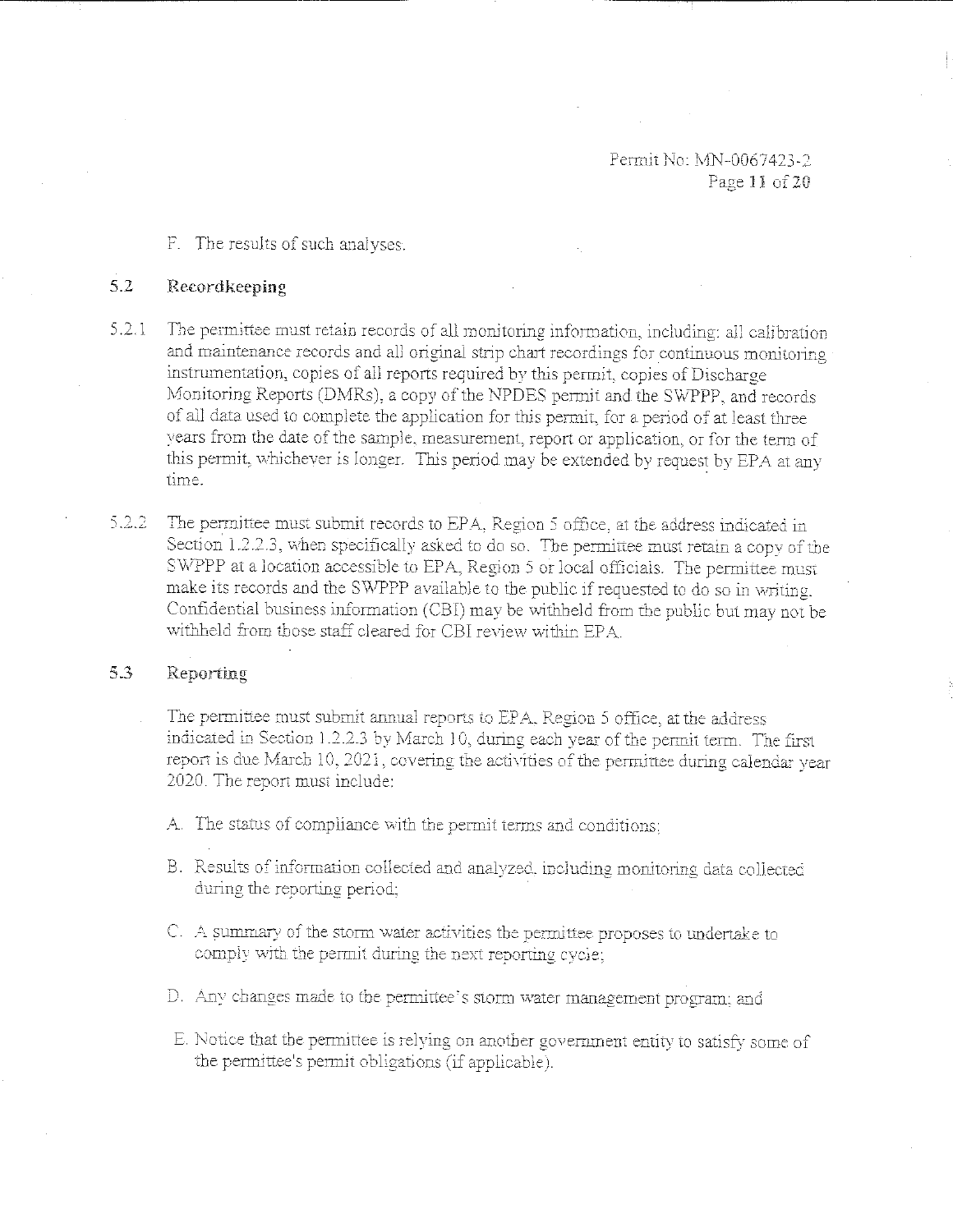## 6. Standard Permit Conditions

- $6.1$  *Duty to Comply.* The permittee must comply with all conditions of this permit. Any permit noncompliance constitutes a violation of CWA and is grounds for enforcement action; for permit termination, revocation and reissuance, or modification; or for denial of a permil renesval application.
- 6.1.1 The permittee shall comply with effluent standards or prohibitions established under section  $307(a)$  of the CWA for toxic pollutants and with standards for sewage sludge use or disposal established under section 405(d) of the CWA within the time provided m the regulations that establish these standards or prohibitions or standards for sewage sludge use or disposal, even if the permit has not vet been modified to incorporate the requirement.
- $6.1.2$ The CWA provides that any person who violates section 301, 302, 306, 307, 308, 318 or 405 of the Act, or any permit condition or limitation implementing any such sections in a permit issued under section 402, or any requirement imposed in a pretreatment program approved under sections  $402(a)(3)$  or  $402(b)(8)$  of the Act, is subject to a civil penalty. The CWA provides that any person who *negligently* or *knowingly* violates sections 301, 302, 306, 307, 308, 318, or 405 of the Act, or any condition or limitation implementing any of such sections in a perwjt issued under section 402 of the Act, is subject to criminal penalties and/or imprisonment.
- 6.1.o Any person may be assessed an administrative penalty by the Administrator of EPA for violating section 301, 302, 306, 307, 308, 318 or 405 of this Act, or any permit condition or limitation implementing any of such sections in a permit issued under section 402 of this Act
- 6.2 *Duty to reapply.* If the permittee wishes to continue an activity regulated by this permit after the expiration date of this permit, the permittee must apply for and obtain a new perrnit.
- 6.3 *Need to halt or reduce activity not a defense*. It shall not be a defense for a permittee in an enforcement action that it would have been necessary to halt or reduce the permitted activity in order to maintain compliance with the conditions of this permit.
- 6.4 *Duty to mitigate.* The permittee shall take all reasonable steps to minimize or prevent any discharge or sludge use or disposal in violation of this permit which has a reasonable likelihood of adversely affecting human health or the environment.
- 6.5 *Proper operation and maintenance*. The permittee shall, at all times, properly operate and maintain all facilities and systems of treatment and control (and related appurtenances) which are installed or used by the permittee to achieve compliance with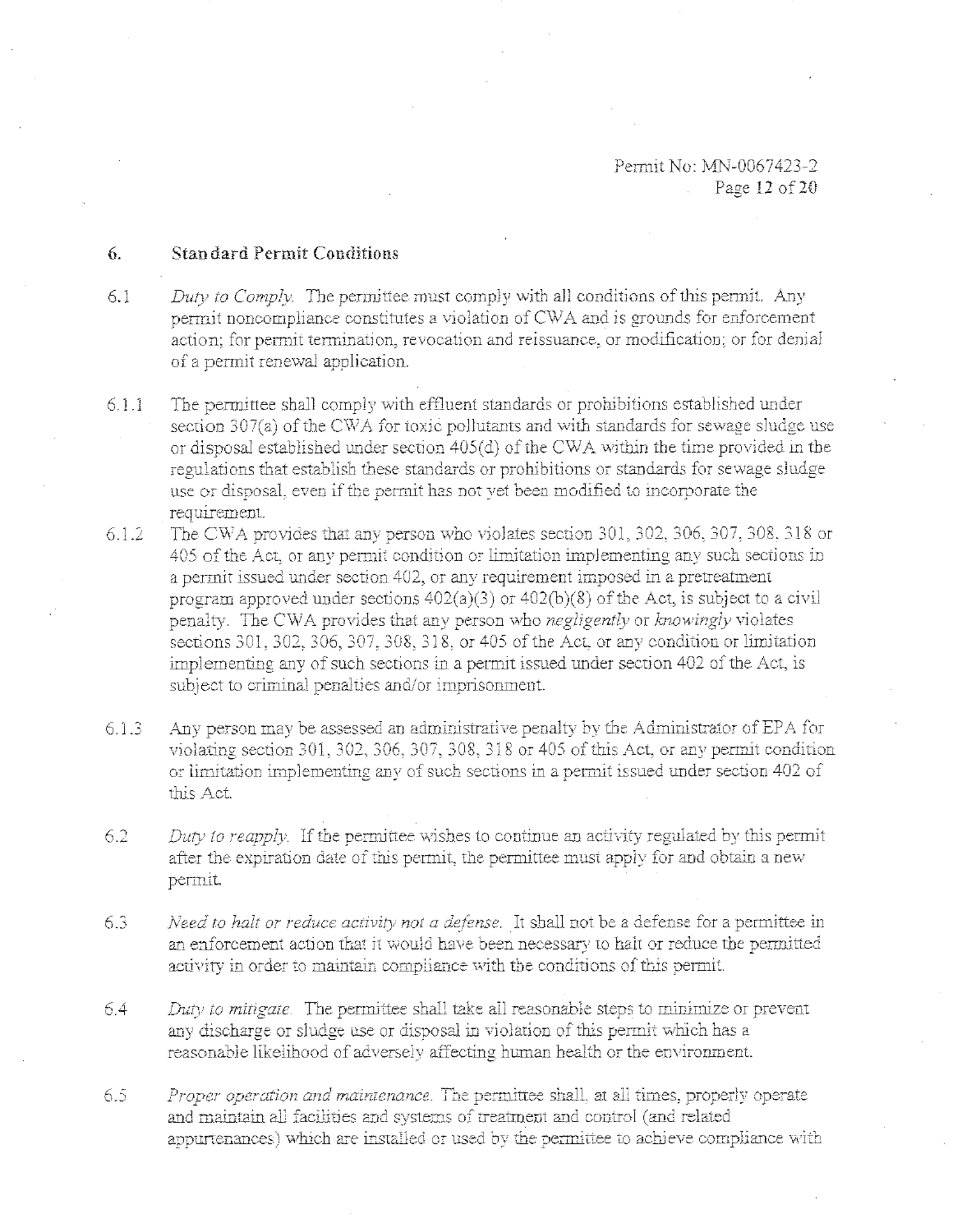Permit No: MN-0067423-2 Page 13 of 20

the conditions of this permit. Proper operation and maintenance also include adequate laboratory controls and appropriate quality assurance procedures. This provision requires the operation of back-up or auxiliary facilities or similar systems which are installed by a permittee only when the operation is necessary to achieve compliance with the conditions of the permit.

- Permit actions. This permit may be modified, revoked and reissued, or terminated for 6.6 cause. The filing of a request by the permittee for a permit modification, revocation and reissuance, or termination, or a notification of planned changes or anticipated noncompliance does not stay any permit condition.
- $6.7$ Property rights. This permit does not convey any property rights of any sort or any exclusive privilege.
- $6.8$ Duty to provide information. The permittee shall furnish to the EPA, Region 5, within a reasonable time, any information which the EPA, Region 5 may request to determine whether cause exists for modifying, revoking and reissuing, or terminating this permit or to determine compliance with this permit. The permittee shall also furnish to EPA, Region 5 upon request, copies of records required to be kept by this permit.
- 6.9 Inspection and entry. The permittee shall allow EPA, Region 5, or an authorized representative (including an authorized contractor acting as a representative of the Administrator of EPA), upon presentation of credentials and other documents as may be required by law, to:
	- A. Enter upon the permittee's premises where a regulated facility or activity is located or conducted or where records must be kept under the conditions of this permit;
	- B. Have access to and copy, at reasonable times, any records that must be kept under the conditions of this permit:
	- C. Inspect at reasonable times any facilities, equipment (including monitoring and control equipment), practices, or operations regulated or required under this permit; and
	- D. Sample or monitor at reasonable times, for the purposes of assuring permit compliance or as otherwise authorized by the CWA any substances or parameters at any location.
- $6.10$ Monitoring and records.
- 6.10.1 Samples and measurements taken for the purpose of monitoring shall be representative of the monitored activity.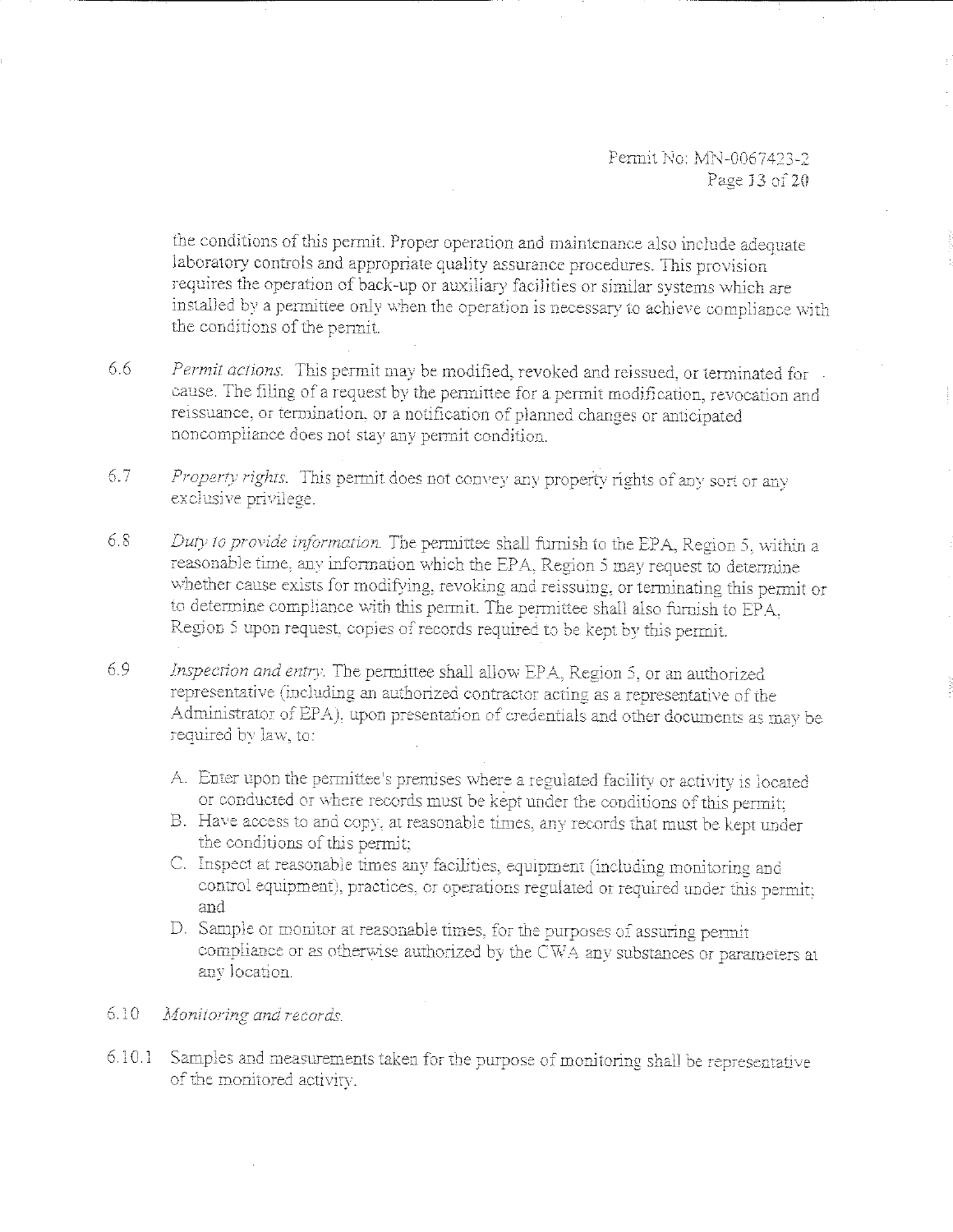Permit No: MN-0067423-2 Page 14 of 20

 $6.10.2$  Except for records of monitoring information required by this permit related to the permittee's sewage sludge use and disposal activities, which shall be retained for a period of at least five years (or longer as required by 40 CFR part 503), the permittee shall retain records of all monitoring information, including all calibration and maintenance records and all original strip chart recordings for continuous monitoring instrumentation, copies of all reports required by this permit, and records of all data used to complete the application for this permit, for a period of at least 3 years from the date of the sample, measurement, report or application. This period may be extended by request of the permitting authority at any time.

- 6.10.3 Records of monitoring information shall include:
	- A. The date, exact place, and time of sampling or measurements;
	- B. The individual(s) who performed the sampling or measurements;
	- C. The date(s) analyses were performed;
	- D. The individual(s) who performed the analyses;
	- E. Tbe analytical techniques or methods used: and
	- F. The results of such analyses.
- 6.10.4 Monitoring must be conducted according to test procedures approved under 40 CFR Part 136 unless another method is required under 40 CFR subchapters  $\overline{N}$  or  $\overline{O}$ .
- $6.10.5$  The CWA provides that any person who falsifies, tampers with, or knowingly renders inaccurate any monitoring device or method required to be maintained under this permit shall, upon conviction, be punished by a fine or by imprisonment or both.
- 6. J 1 *Signatory requirement.*
- 6.11.1 All applications, reports, or information submitted to EPA, Region 5 shall be signed and certified in accordance with 40 CFR  $\S$  122.22.
- 6.11.2 The CWA provides that any person who knowingly makes any false statement, representation, or certification in any record or other document submitted or required to be maintained under this permit, including monitoring reports or reports of compliance or non-compliance shall, upon conviction, be punished by a fine or by imprisonment or by both.
- 6 12 *Reporting requiremenrs.*
- 6.12.1 Planned changes. The permittee shall give notice to EPA, Region 5 as soon as possible of any planned physical alterations or additions to the permitted facility. Notice is required only when: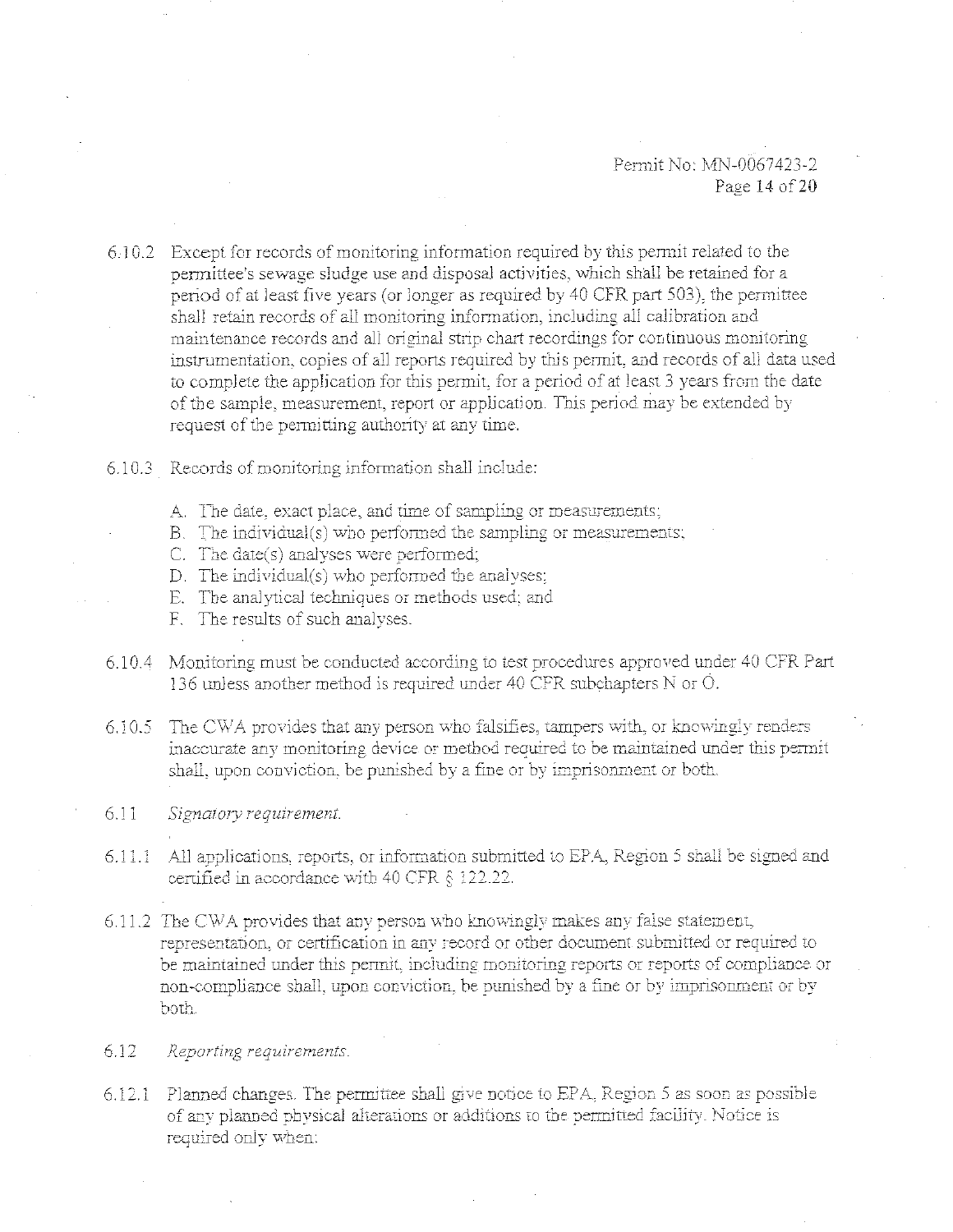- A. The alteration or addition to a permitted facility may meet one of the criteria for determining whether a facility is a new source in  $\S$  122.29(b); or
- B. The alteration or addition could significantly change the nature or increase the quantity of pollutants discharged. This notification applies to pollutants which are subject neither to effluent limitations in the permit, nor to notification requirements under  $\S$  122.42(a)(1).
- C. The alteration or addition results in a significant change in the permittee's sludge use or disposal practices, and such alteration, addition, or change may justify the application of permit conditions that are different from or absent in the existing permit, including notification of additional use or disposal sites not reported during the permit application process or not reported pursuant to an approved land application plan.
- 6.12.2 Anticipated noncompliance. The permittee shall give advance notice to EPA, Region 5 of any planned changes in the permitted facility or activity which may result in noncompliance with permit requirements.
- 6.12.3 Transfers. This permit is not transferable to any person except after notice to EPA. Region 5. EPA, Region 5 may require modification or revocation and reissuance of the permit to change the name of the permittee and incorporate such other requirements as may be necessary under the CWA.
- 6.12.4 Monitoring reports. Monitoring results shall be conducted and reported at the intervals specified elsewhere in this permit. If the permittee conducts monitoring/testing beyond what is required in this permit, records shall be maintained, and results shall be summarized in annual reports.
- 6.12.5 Compliance schedules. Reports of compliance or noncompliance with, or any progress reports on, interim and final requirements contained in any compliance schedule shall be submitted no later than 14 days following each schedule date.
- 6.12.6 Twenty-four-hour reporting. The permittee shall report any noncompliance which may endanger health or the environment. Any information shall be provided orally within 24 hours from the time the permittee becomes aware of the circumstances. A written submission shall also be provided within 5 days of the time the permittee becomes aware of the circumstances. The written submission shall contain a description of the noncompliance and its cause(s); the period of noncompliance, including exact dates and times, and if the noncompliance has not been corrected, the anticipated time it is expected to continue; and steps taken or planned to reduce, eliminate, and prevent reoccurrence of the noncompliance.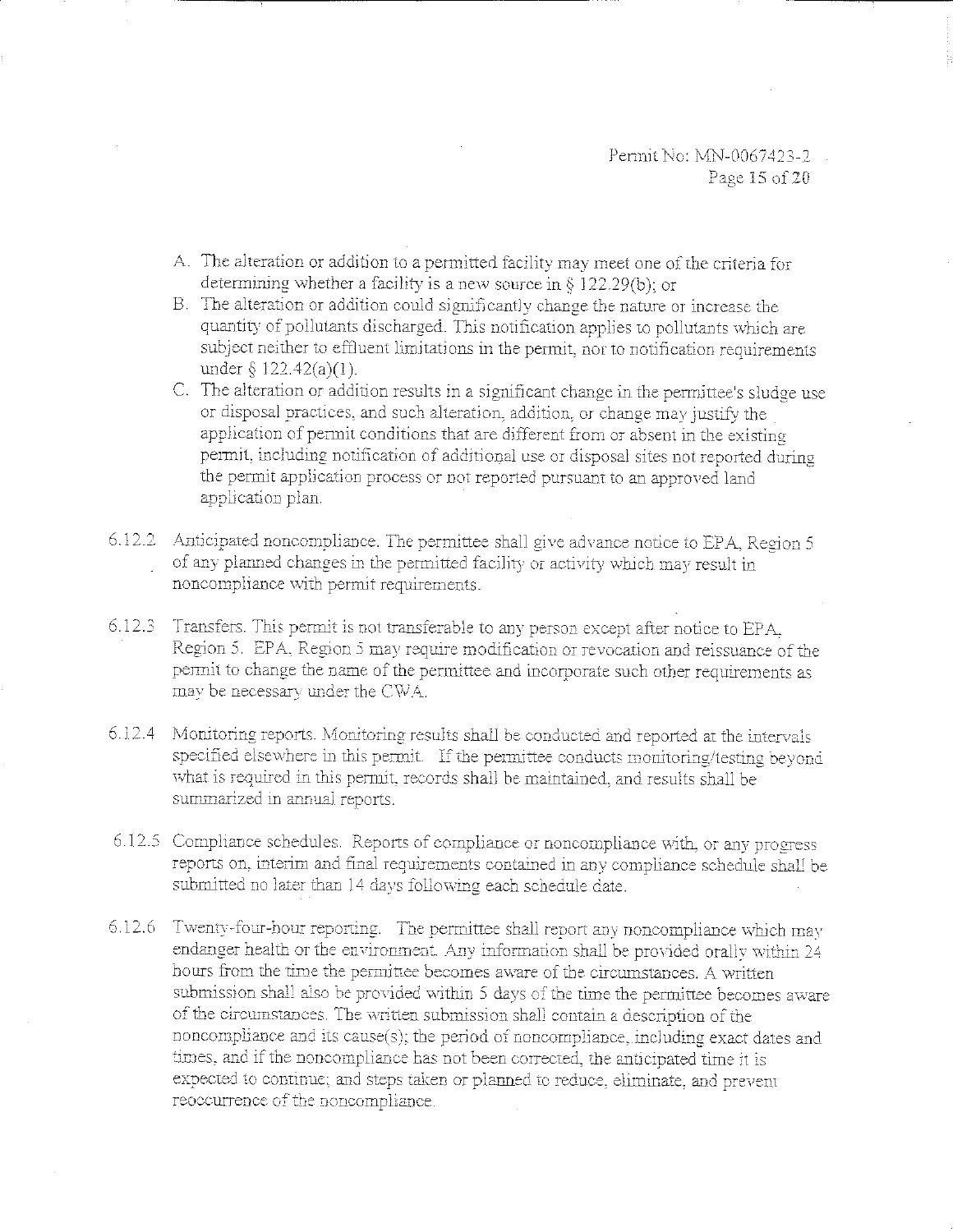Permit No: MN-0067423-2 Page 16 of 20

- 6.12.6.1 The following shall be included as information which must be reported within 24 hours under this paragraph.
	- A. Any unanticipated bypass which exceeds any effluent limitation in the permit.
	- B. Any upset which exceeds any effluent limitation in the permit.
- 6.12.7 Other noncompliance. The permittee shall report all instances of noncompliance not reported specifically under this section, at the time annual reports are submitted. The reports shall contain the information listed in sub-section 6.12.6 of this permit.
- 6.12.8 Other information. Where the permittee becomes aware that it failed to submit any relevant facts in a permit application or submitted incorrect information in a permit application or in any report to EPA. Region 5, it shall promptly submit such facts or information.
- 6.13 Bypass

# 6.13.1 Definitions.

- A. Bypass means the intentional diversion of waste streams away from or around a portion of a treatment facility.
- B. Severe property damage means substantial physical damage to property, damage to the treatment facilities which causes them to become inoperable, or substantial and permanent loss of natural resources which can reasonably be expected to occur in the absence of a bypass. Severe property damage does not mean economic loss caused by delays in production.
- 6.13.2. Bypass not exceeding limitations. The permittee may allow any bypass to occur which does not cause effluent limitations to be exceeded, but only if it also is for essential maintenance to assure efficient operation. These bypasses are not subject to the provisions of sub-sections 6.13.3 and 6.13.4 of this section.
- 6.13.3 Notice Anticipated bypass. If the permittee knows in advance of the need for a bypass, it shall submit prior notice, if possible, at least ten days before the date of the bypass. As of December 21, 2020, all notices submitted in compliance with this section must be submitted electronically by the permittee to EPA, as define in 40 CFR  $\S 127.2(b)$  in compliance with this section and 40 CFR part 3 (including, in all cases, subpart D to part 3), \$122.22, and 40 CFR part 127. Part 127 is not intended to undo existing requirements for electronic reporting. Prior to this date, and independent of part 127, permittees may be required to report electronically if specified by a permit or if required to do so by state law.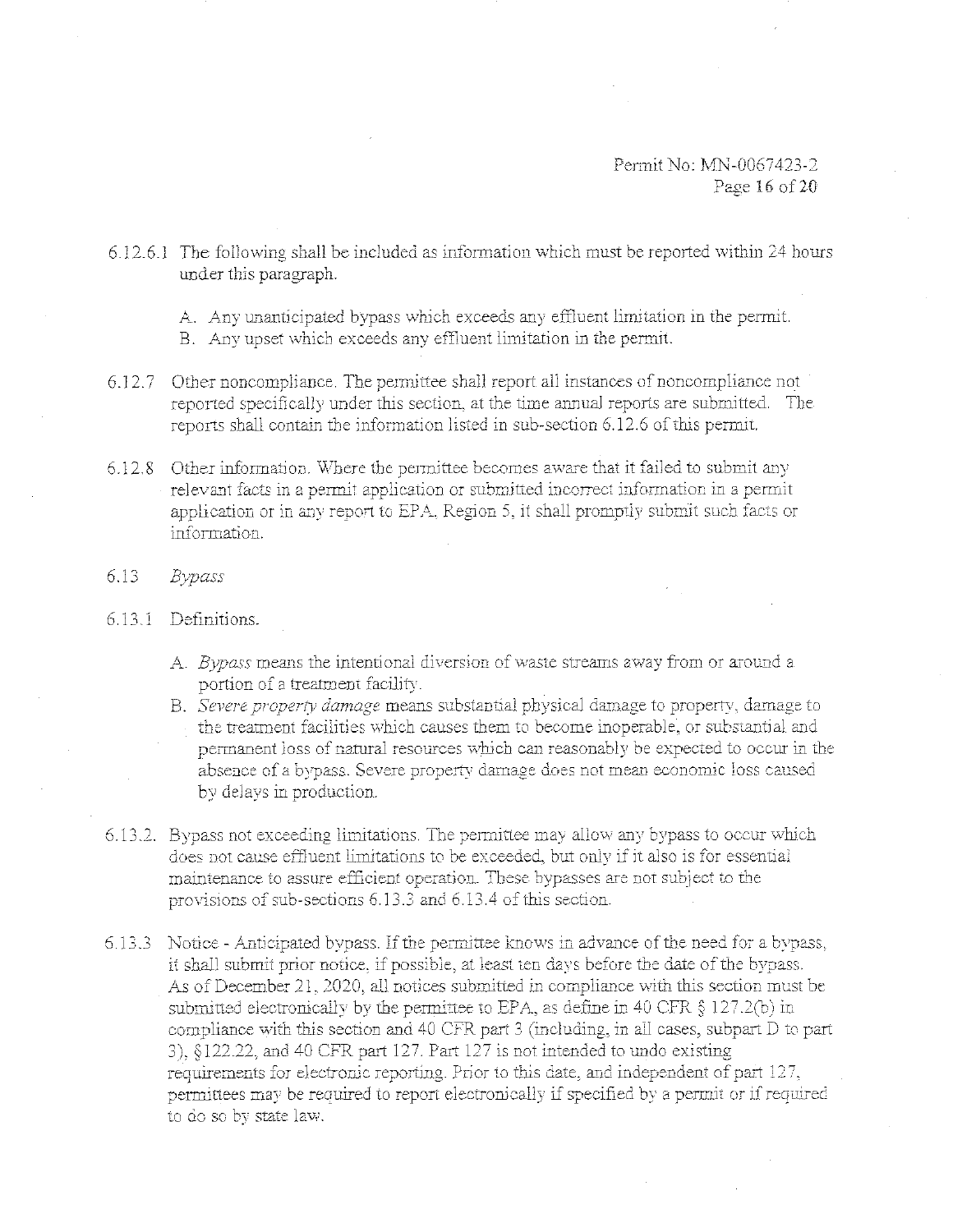Permit No: MN-0067423-2 Page 17 of 20

- 6.13.4 Unanticipated bypass. The permittee shall submit notice of an unanticipated bypass as required in sub-section 6.12.6 of this section (24-hour notice). As of December 21, 2020, all notices submitted in compliance with this section must be submitted electronically by the permittee to the Director or initial recipient, as defined in 40 CFR 127.2(b), in compliance with this section and 40 CFR part 3 (including, in all cases, subpart D to part 3), §122.22, and 40 CFR part 127. Part 127 is not intended to undo existing requirements for electronic reporting. Prior to this date, and independent of part 127, permittees may be required to report electronically if specified by a permit.
- 6.13.5 Prohibition of bypass. Bypasses are prohibited, and the permitting authority may take enforcement action against a permittee for bypass. unless:
	- A. Bypass was unavoidable to prevent loss of life, personal injury, or severe property damage:
	- B. There were no feasible alternatives to the bypass, such as the use of auxiliary treatment facilities, retention of untreated wastes, or maintenance during normal periods of equipment downtime. This condition is not satisfied if adequate back-up equipment should have been installed in the exercise of reasonable engineering judgment to prevent a bypass which occurred during normal periods of equipment downtime or preventive maintenance; and
	- C. The permittee submitted notices as required under sub-section 6.13.3 of this section.
- 6.13.5.1 EPA, Region 5 may approve an anticipated bypass, after considering its adverse effects. if EPA. Region 5 determines that it will meet the three conditions listed above in subsection 6.13.5 of this section

### $6.14$ Upset

- $6.14.1$ Definition: Upset means an exceptional incident in which there is unintentional and temporary noncompliance with technology-based permit effluent limitations because of factors beyond the reasonable control of the permittee. An upset does not include noncompliance to the extent caused by operational error, improperly designed treatment facilities, inadequate treatment facilities, lack of preventive maintenance, or careless or improper operation.
- 6.14.2 Effect of an upset. An upset constitutes an affirmative defense to an action brought for noncompliance with such technology-based permit effluent limitations if the requirements of sub-section 6.14.3 are met. No determination made during administrative review of claims that noncompliance was caused by upset, and before an action for noncompliance, is final administrative action subject to judicial review.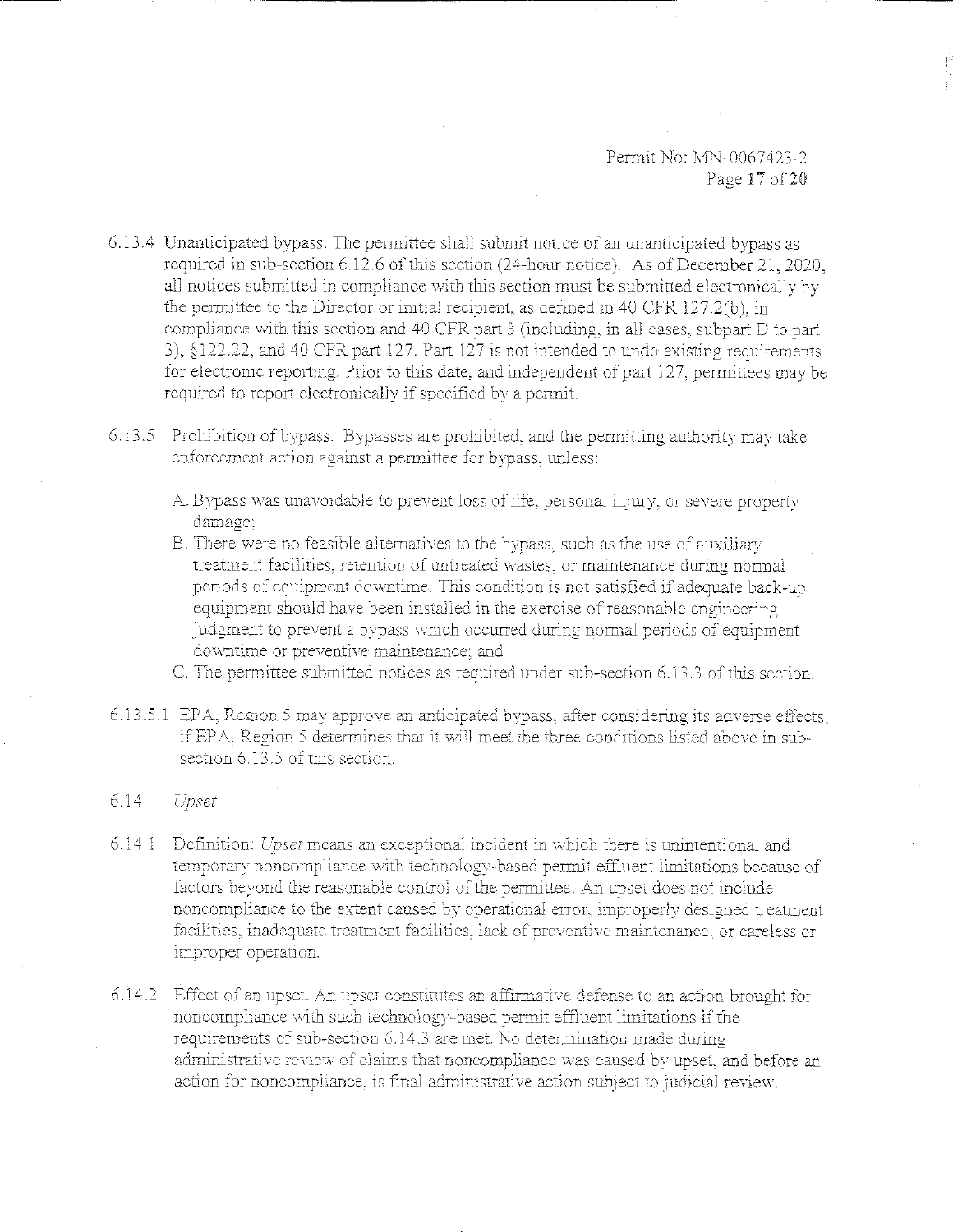6.14.3 Conditions necessary for a demonstration of upset. A permittee who wishes to establish the affirmative defense of upset shall demonstrate, through properly signed, contemporaneous operating logs, or other relevant evidence that:

- A. An upset occurred, and the permittee can identify the cause(s) of the upset;
- B. The permitted facility was at the time being properly operated;
- C. The permittee submitted notice of the upset as required in sub-section 6.12.6 of this section (24-bour notice): and
- D. The permittee complied with any remedial measures required under sub-section 7.4 of this section.
- 6.14.4. Burden of proof. In any enforcement proceeding, the permittee seeking to establish the occurrence of an upset has the burden of proof.
- 6.15 *False Statements.* The CWA provides that any person who knowingly makes any false material statement, representation, or certification in any application, record, report, plan, or other document filed or required to be maintained under the Act or who knowingly falsifies, tampers with, or renders inaccurate, any monitoring device or method required to be maintained under the Act, shall upon conviction, be punished by a fine or imprisonment or by both.

# 6.16 *Tribal Environmental Laws*

- $6.16.1$  Nothing in this permit shall be construed to preclude the institution of any legal action or relieve the permittee from any responsibilities, liabilities, or penalties established pursuant to any applicable Tribal law or regulation under authority preserved by section 510 of the Act.
- 6.16\_2 No condition of this permit releases the permittee from any responsibility or requirements under other environmental statutes or regulations.
- 6.17 *Severability.* The provisions of this permit are severable, and if any provision of this permit or the application of any provision of this permit to any circumstance is held invalid, the application of such provision to other circumstances, and the remainder of this permit shall not be affected thereby.
- 6.18 *Procedures for Modification or Revocation.* permit modification or revocation will be conducted according to 40 CFR  $\S$ §122.62, 122.63, 122.64 and 124.5 unless otherwise specified herein.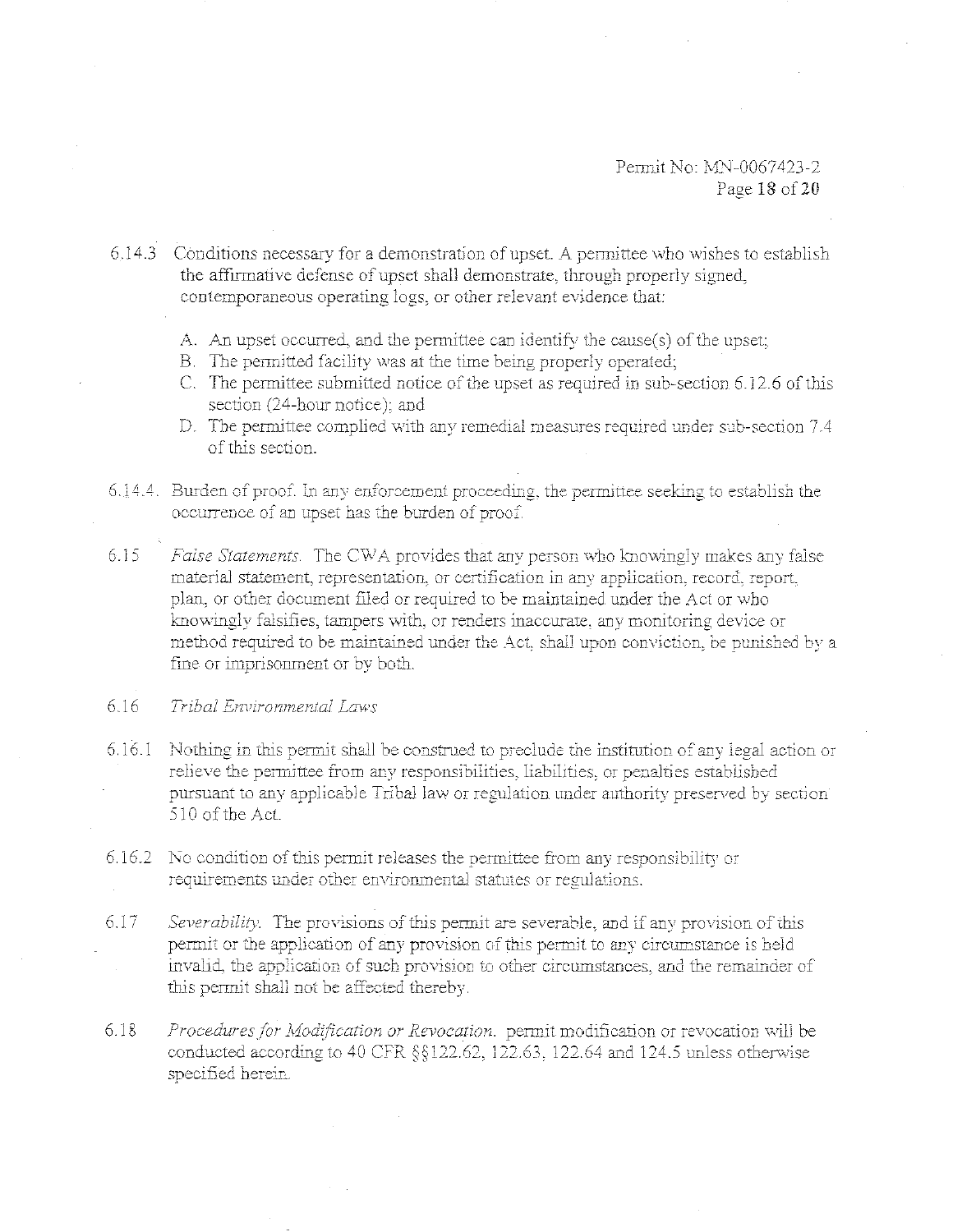### $7<sup>1</sup>$ Definitions

All definitions contained in Section 502 of the Act and 40 CFR §122 shall apply to this permit and are incorporated herein by reference. For convenience, simplified explanations of some regulatory/statutory definitions have been provided, but in the event of a conflict, the definition found in the Statute or Regulation takes precedence.

Best Management Practices means schedules of activities, prohibitions of practices. maintenance procedures, and other management practices to prevent or reduce the pollution of waters of the United States. BMPs also include treatment requirements. operating procedures, and practices to control runoff, spillage or leaks, sludge or waste disposal, or drainage from raw material storage.

Control Measure as used in this permit refers to any Best Management Practice or other method used to prevent or reduce the discharge of pollutants to waters of the United States:

CWA or the Act means the Clean Water Act (formerly referred to as the Federal Water Pollution Control Act or Federal Water Pollution Control Act Amendments of 1972) Pub. L. 92-500, as amended Pub. L. 95-217, Pub. L. 95-576, Pub. L. 96-483 and Pub. L. 97-117, 33 U.S.C. 1251 et. seq.

Discharge, when used without a qualifier, refers to "discharge of a pollutant" as defined at 40 CFR §122.2.

Discharge-related activities include: activities which cause, contribute to, or result in storm water point source pollutant discharges; and measures to control storm water discharges, including the location, construction and operation of BMPs to control, reduce or prevent storm water pollution.

Illicit Connection means any man-made conveyance connecting an illicit discharge directly to a MS4.

Illicit Discharge is defined at 40 CFR §122.26(b)(2) and refers to any discharge to a MS4 that is not entirely comprised of storm water, except discharges authorized under an NPDES permit (other than the NPDES permit for discharges from the MS4) and discharges resulting from firefighting activities.

MS4 is an acronym for "Municipal Separate Storm Sewer System" and is used to refer to a Large, Medium, or Small Municipal Separate Storm Sewer System (e.g. "the Dallas MS4"). The term is used to refer to either the system operated by a single entity or a group of systems within an area that are operated by multiple entities (e.g., the Houston